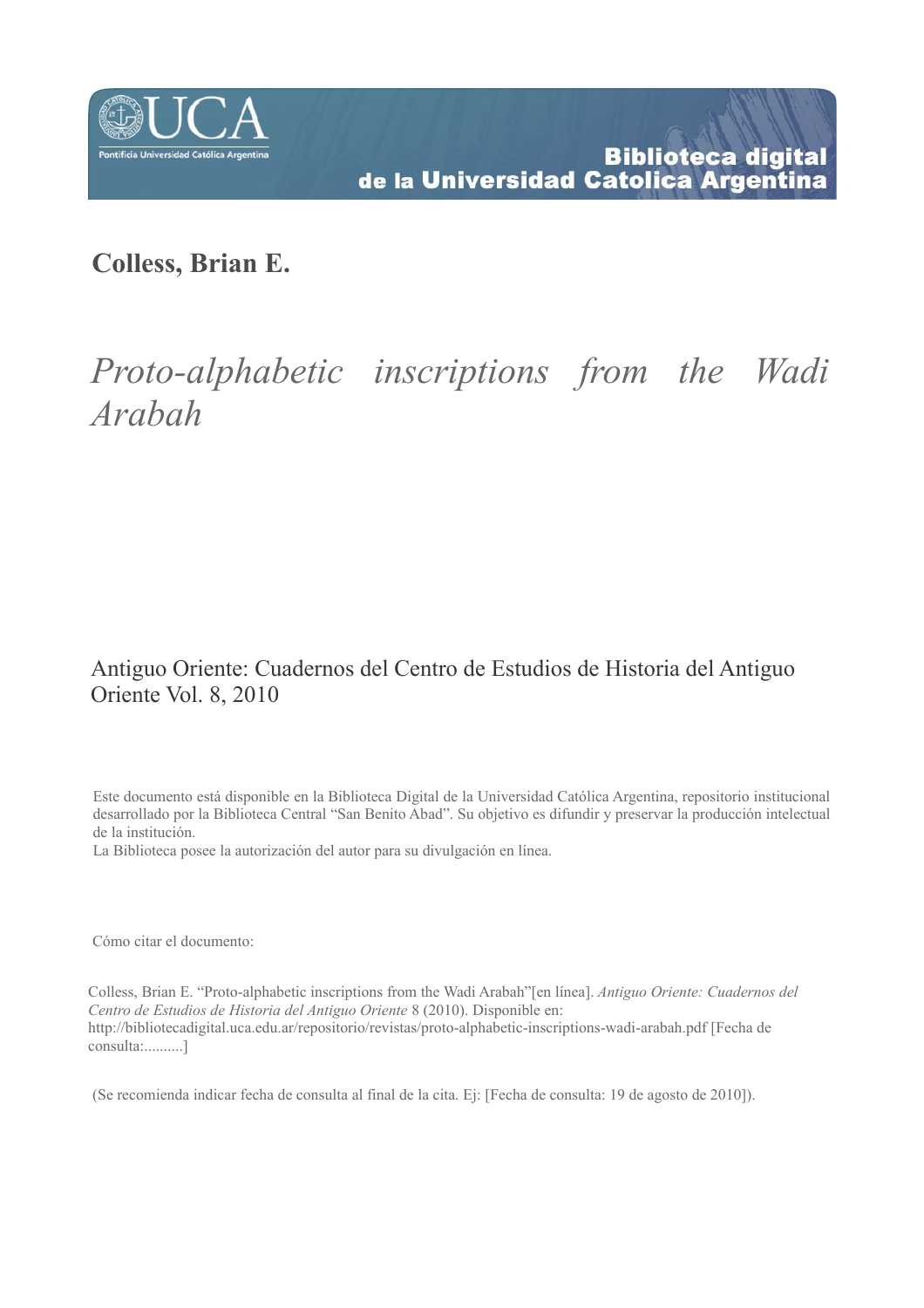# **PROTO-ALPHABETIC INSCRIPTIONS FROM THE WADI ARABAH\***

### BRIAN E. COLLESS

*collesseum@gmail.com Massey University Palmerston North, New Zealand*

#### **Summary: Proto-alphabetic Inscriptions from the Wadi Arabah**

Three early West Semitic inscriptions from the Arabah valley are studied here, all of them apparently connected with the Egyptian copper-mining activity in the region, notably at Timna, in the period of the Ramessides. The most striking detail in these texts is a sign corresponding to an Egyptian hieroglyph (N6BCI) which depicts two

serpents guarding the sun-disc, and another with one serpent  $(N6, 1)$ ; these never appear on conventional tables of early alphabetic letters; this leads to a critical reappraisal of current identifications of the original picture-signs, and elaboration of a new system of interpreting early Canaanite inscriptions, involving recognition that the signs could sometimes stand for whole words and could also be used as rebuses.

**Keywords:** Acrophonogram – Consonantogram – Rebogram – Logogram

# **Resumen: Inscripciones proto-alfabéticas del Wadi Arabah**

En este trabajo se estudian las primeras tres inscripciones semítico-occidentales del valle de Arabah, que estuvieron conectadas aparentemente con la actividad minera egipcia de la región, especialmente en Timna, durante el período ramésida. El detalle más sorprendente de estos textos es el signo que corresponde al jeroglífico egipcio (N6B $\widehat{\mathbb{C}}$ ) en el que dos serpientes custodian al disco solar y otro con una serpiente

sola (N6,). Estos signos no aparecen nunca en las tablillas convencionales de las cartas alfabéticas tempranas, lo cual conduce a una evaluación crítica de las identificaciones actuales de los imágenes-signos originales y a una elaboración de un nuevo sistema para interpretar las inscripciones cananeas tempranas, a partir del reconocimiento de que los signos pudieron significar palabras completas y usados como jeroglíficos.

**Palabras clave:** Acrofonograma – Consonantograma – Rebograma – Logograma

\* Article received: October 14th 2010; approved: November 5th 2010.

*Antiguo Oriente, volumen 8, 2010, pp. 75-96*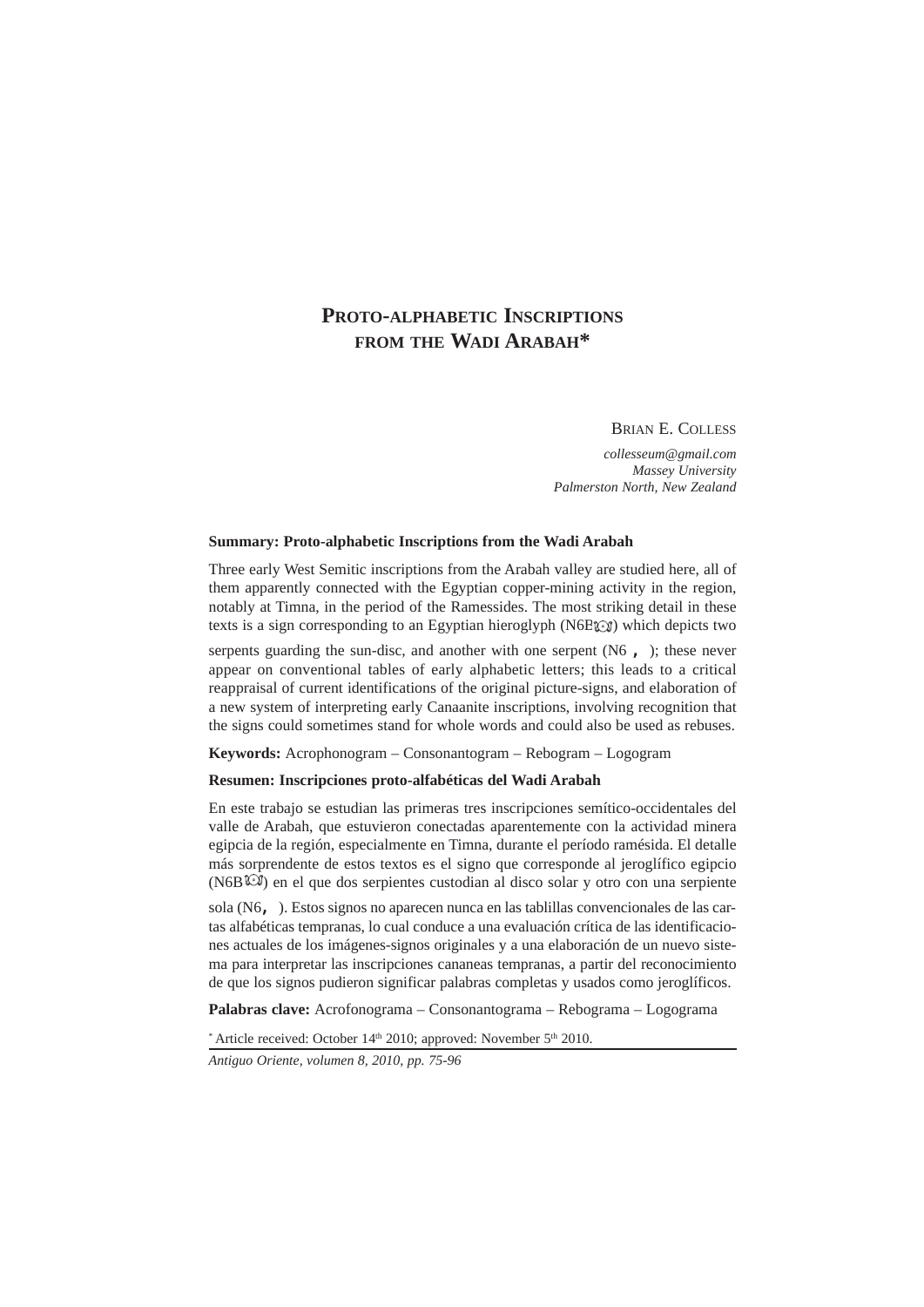76 BRIAN E. COLLESS ANTIGUO ORIENTE 8 - 2010

#### **INTRODUCTION**

The copper mines at Timna (in the Wadi Arabah/Arava, in Israel) have yielded a number of early West Semitic inscriptions, and some interesting and instructive examples will be examined here. They can assist us in solving the problem of the identification of  $\check{s}$ ,  $\check{t}$ ,  $\check{s}$ ,  $\check{d}$ ,  $\check{z}$ ,  $\check{d}$ ,  $\check{d}$ ,  $\check{d}$ ,  $\check{g}$ ,  $\check{d}$ ,  $\check{g}$ ,  $\check{d}$ ,  $\check{g}$ ,  $\check{d}$ ,  $\check{g}$ ,  $\check{d}$ ,  $\check{g}$ ,  $\check{d}$ ,  $\check{g}$ ,  $\check{d}$ ,  $\check{g}$ ,  $\check{d}$ , West Semitic prototype of the Phoenician consonantal alphabet and of all alphabets). $<sup>1</sup>$ </sup>

There is an important first step to be taken when examining such inscriptions: given that there were three West Semitic scripts in use in the Late Bronze Age, we have to ask which one is present in a particular inscription. The latest was the cuneiform consonantary, found at Ugarit abundantly, but also appearing throughout Syria-Palestine; on my table of signs (see below, Figure 5, the Canaan column) it is clear that cuneiform "wedges" have been employed to depict the pictorial signs of the proto-alphabet;<sup>2</sup> obviously none of the inscriptions to be studied here fit into this category, but the cuneiform alphabet will be mentioned here occasionally, for insights it offers.

The oldest of the three systems was the syllabary, especially known through a small corpus from Gubla (Byblos), and in my opinion this script has been substantially deciphered by George Mendenhall;<sup>3</sup> as two-thirds of the letters of the proto-alphabet already existed in the Byblos syllabary (see the BS column of my table, Figure  $5$ <sup>4</sup> we have to decide whether we are looking at a syllabic inscription or a consonantal (proto-alphabetic) text. (1) The Timna rock inscription has *l* (a shepherd's crook), which is not attested in the syllabary. (2) The Timna stone inscription has the *l*, and also a fish (*s*), and neither of these occurs in the syllabary. (3) The Arabah plaque inscription has

<sup>3</sup> Mendenhall 1985.

4 Colless 1992; see also "West Semitic logosyllabary" at: <sites.google.com/site/collesseum>; and "Canaanite syllabary" at: < cryptcracker.blogspot.com>.

<sup>&</sup>lt;sup>1</sup> The two main treatises on the letters of the early alphabet (and its inscriptions) are by Benjamin Sass (1988) and Gordon Hamilton (2006); many of their identifications for the sound-values of the signs differ from mine, as can be seen from a comparison of their charts (Sass 1988: 180-182, Tables 3-5; Hamilton 2006: 254-268, Figure 2.77) with mine (Figure 5 below). Their detailed discussions of the individual signs (Sass 1988: 106-133; Hamilton 2006: 29-253) are to be contrasted with mine (see "Alphabet and Hieroglyphs" at: <cryptcracker. blogspot.com>), which has the advantage of access to two copies of the proto-alphabet on documents from Thebes, in southern Egypt.

<sup>&</sup>lt;sup>2</sup> On the connection between the pictophonograms of the proto-alphabet and the cuneiform characters see "Cuneiform Alphabet" at: <sites.google.com/site/collesseum>.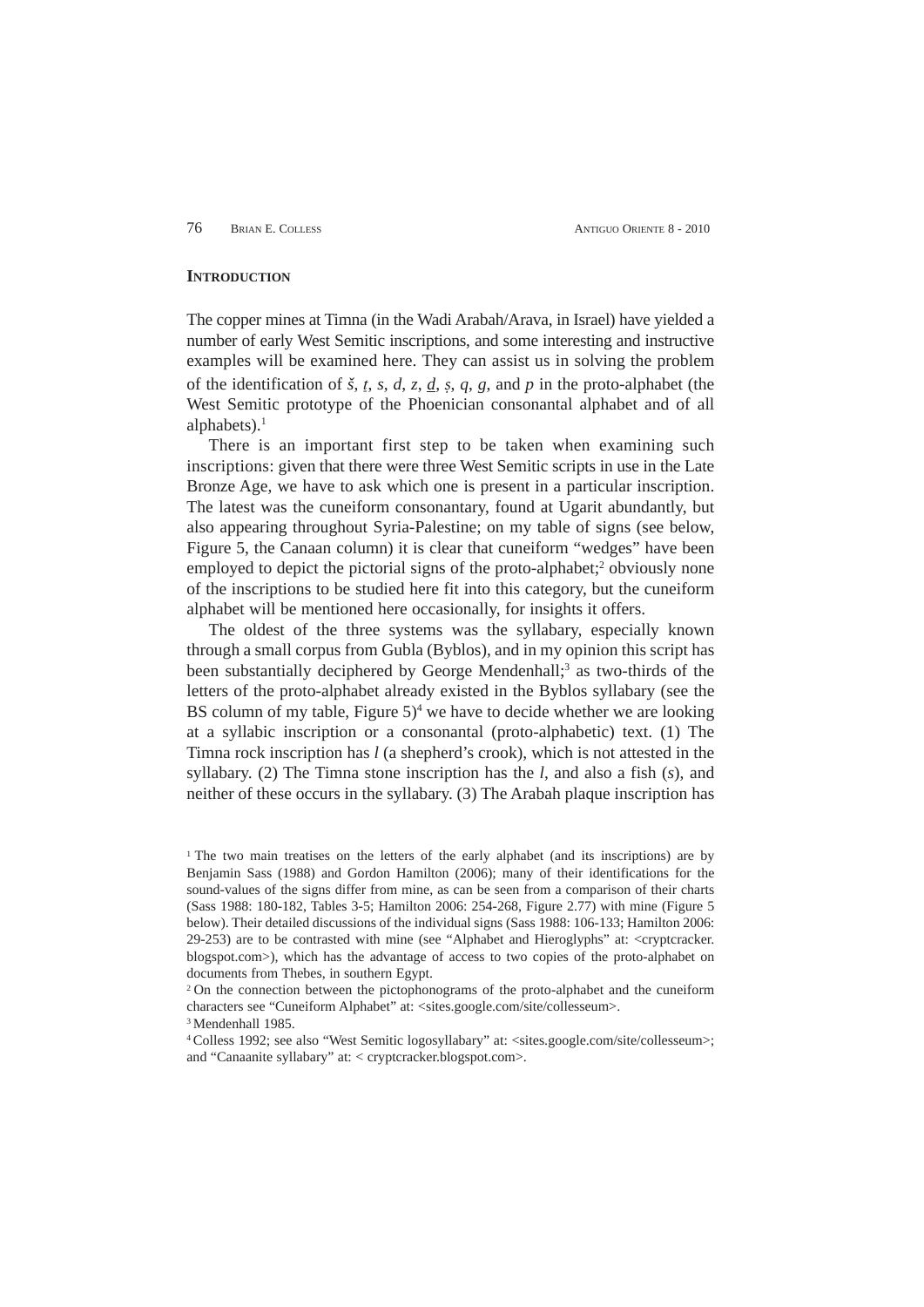*m* (water), *n* (snake), *q* (cord wound on a stick), and *t* (cross), all of which have a place in the syllabary; the tied bag (*sadey*) has not been seen in the known syllabic inscriptions, and the  $\zeta$  ( $\vert \cdot \vert$ ) is not in the syllabary. So we have three proto-alphabetic consonantal texts awaiting our scrutiny. Note that my interpretations of other proto-alphabetic inscriptions from Sinai and Canaan will be mentioned, and these have been published in *Abr-Nahrain*;<sup>5</sup> the reader should refer to these for details of the case I have made there, and on the website <cryptcracker.blogspot.com>.

# **(1) TIMNA ROCK INSCRIPTION (Figure 1)**

In August 2009, Joseph Otto of Stone Watch (Society and Academy for Conservation and Documentation of Rock Art) reported the discovery of this inscription, and said that the Egyptologist Stefan Jakob Wimmer would publish it. Wimmer's detailed study of the inscription and of its location has now been published<sup>6</sup> conveniently available on the internet, and the present article should be studied in conjunction with Wimmer's photographs, drawing, table, and references to the ideas of other scholars who have endeavoured to interpret early West Semitic inscriptions, notably the Wadi el-Hol graffito; here I will simply suggest other possibilities for interpreting the Timna text, based on my own published work on early West Semitic writing. Remember, the pictures of this inscription are viewed from above; it is not on a vertical wall but on a horizontal rock face.

The inscription looks very Egyptian, with two ovals resembling "cartouches", one showing an eye (the eye of Horus?), and the other displaying a double serpent, protecting the sun (like hieroglyph N6B $\odot$ ), though the sun disc is not shown here). Cartouches imply that an important person would be named in the text, but Wimmer says that they could not be Egyptian cartouches enclosing royal names, since they lack the mandatory horizontal line at the bottom. Nevertheless, he reads the inscription as the signature of a Canaanite scribe. The language is West Semitic, and the writing is not Egyptian but belongs to the same family as the pictorial characters from the Sinai turquoise mines, the so-called "Proto-Sinaitic" script, though I would call it the Canaanite protoalphabet, or more technically the West Semitic pictophonographic acrophonic logo-consonantary (a system of pictorial signs which can stand for single

6 Wimmer 2010.

<sup>5</sup> Colless 1988; 1990; 1991.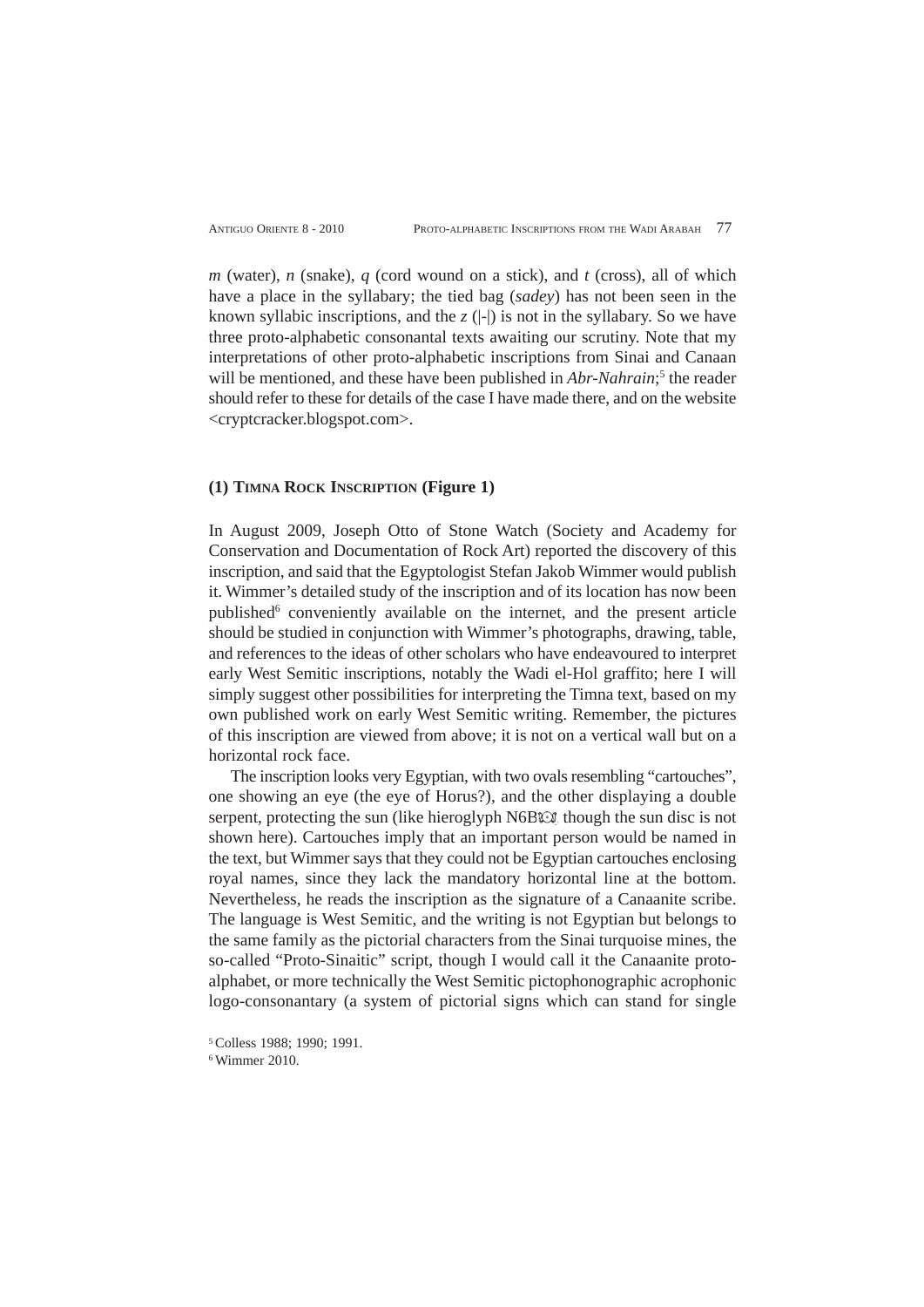consonants or whole words); it is represented by numerous inscriptions in Syria-Palestine and Egypt, as well as the Sinai Peninsula and the Wadi Arabah (particularly Timna), from the Late Bronze Age, and possibly also from the Middle Bronze Age.<sup>7</sup>

Wimmer suggests that the two "ovals" (though they have the shape of a hippodrome) might depict tablets (like the two tablets of Moses, and, incidentally, he proposes to find a word for "tablet" in the one on the left); or, he says, they could be footprints, with the name of the person engraved on them (and this might make it a "Kilroy was here" graffito).8

# *Right Oval*

In Wimmer's view, the oval on the right (R) has the following signs (reading from the top): R1  $\epsilon$  (*cayin*), an eye; R2 *z* (two horizontal lines, properly *d*, as he himself acknowledges); R3 *r* (a human head); R4-5 *m m* (two water signs, vertical here, but usually horizontal); R6, a seated person: the human figure is not upright in the exulting pose (A28 C), with arms raised, to represent the letter *h*, but seated, and therefore possibly a classifier borrowed from the Egyptian repertory, indicating a male person  $(A1 \mid)$ . So this would be a man's name:  $\zeta$  *rmm* ("the Mighty One is high", is one possible meaning for it). However, as the sign is actually  $d$  not  $z$ , we should read  $'drmm$ ; but whereas *d<sub>r</sub>* ("help") can combine with El and Yah to form personal names (Azariah, for example), a deity named *mm* is not known.

# *Left Oval*

The other oval  $(L)$  has a sun symbol at the top  $(L1,$  hieroglyph N6B $\mathbb{C}$ , two uraeus serpents encompassing the sun, though here the sun-disc is omitted), and Wimmer has accepted my argument (first published in 1988, but ignored by scholars in this field, he notes) for seeing hieroglyphs representing the sun  $(r<sup>c</sup>)$  as the source of proto-alphabetic *š*-signs ( $\zeta$ , acrophonically from *shimsh* 

"sun").<sup>9</sup> Since 1988 I have found cases where the sun-disc is still present, and the example on the Timna stone (see inscription 2 below) will suffice to illustrate this.

7 Examples are found in Sass 1988: 8-105; Hamilton 2006: 323-400; Colless 1990 and 1991. 8 Wimmer 2010: 6b.

9 Wimmer 2010: 5b; Colless 1988: 51; 1990: 5; 1991: 30-31; 1992: 90-91 (at this point, in distinguishing ša and ši, in the West Semitic syllabary, separating *shad/thad* "breast" and *shimsh* "sun", I realized that the consonantary had a sign for *t* as well as š, and they are now differentiated on my table, Figure 5 below).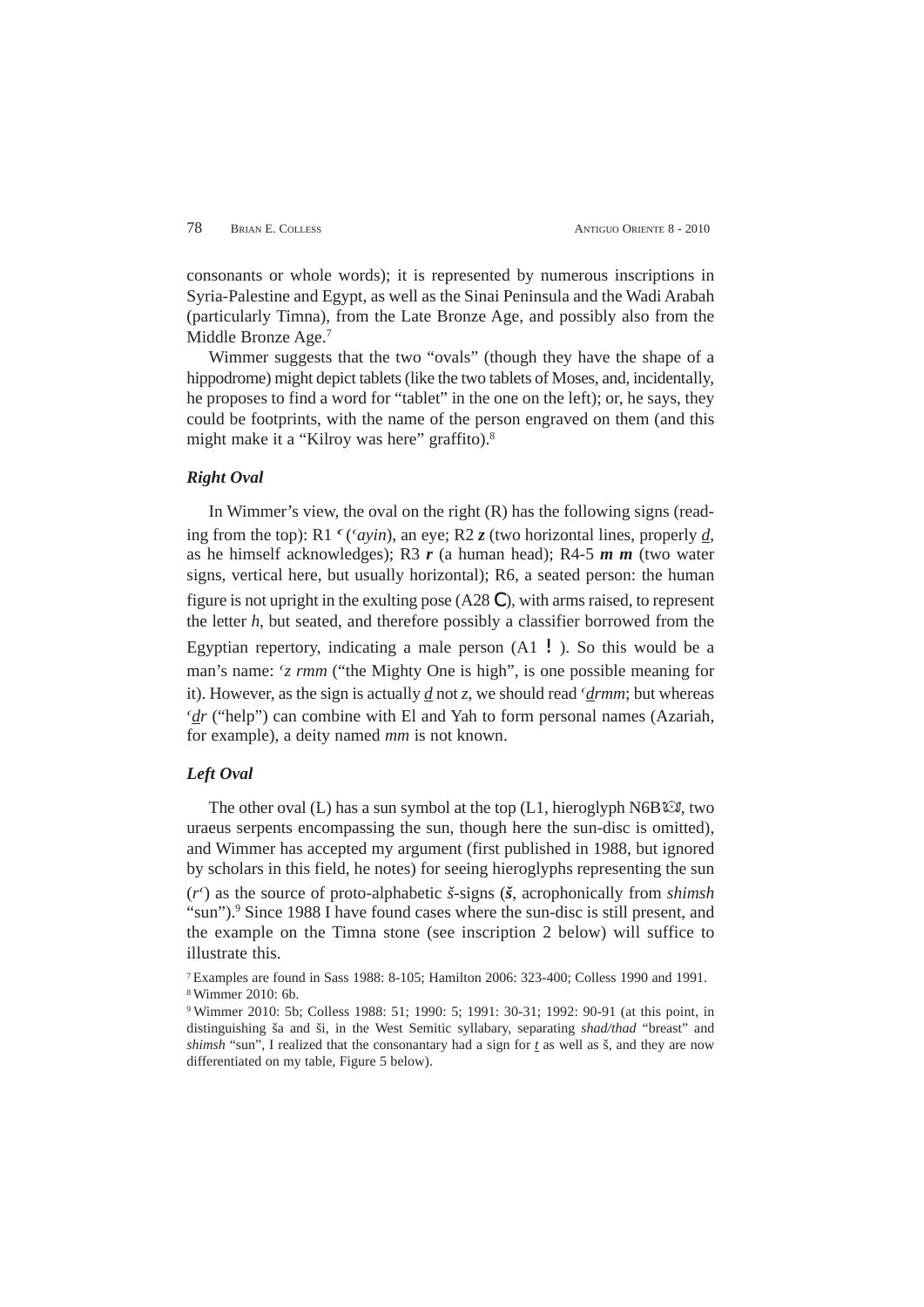Wimmer compares the sun-sign here with the character that appears twice on the Wadi el-Hol inscription<sup>10</sup> (vertical line, Figure 4 below), with two circles joined by a curved line (which he has always thought to be *š*, but without making this connection with the sun), and he sees that as a variant of what we have here: the two snakes without the sun disc.<sup>11</sup> However, whereas *here* the serpents have heads of the same size, *there* the scribe has in each case made the circle on the right considerably smaller than the one on the left, suggesting that one represents the sun-disc and the other is the head of the snake. Thus, as I see it, *there* we have an example related to hieroglyph N6,, with only one serpent, but *here* we have N6B  $\odot$  with two. This is a crucial point for dating West Semitic inscriptions: the hieroglyph with two snakes  $(N6B \&$ ), but the single-serpent icon does not appear before the New Kingdom, and this should mean that the Wadi el-Hol inscription can not be assigned to the Middle Kingdom, where it can maintain its supposed position as the oldest-known alphabetic inscription. The trouble with that "document" is that it does not have the complete set of letters; it has 17 out of the total of 27; it lacks the frequently occurring *k* (though Wimmer notes that *k* is erroneously considered to be a possibility for this *š*), and it has neither *q* nor *sadey*, but fortunately one of the texts presented here has both (Figure 3 below).

The Wadi el-Hol horizontal line has an example of *t* (Horizontal 10, on Figure 4 below); it looks like *m* but is differentiated from the three cases of *m* (V 1, H 5, H 14) by having only two peaks, not three or more. Clearly it represents *t* (from *tad* "breast"); it has a counterpart (horizontal stance) in Sinai inscription 375: *tlt* "three" (referring to handfuls of grain from the store).<sup>12</sup> The similarity between the signs for *š* and *t* creates confusion, but we know that the breast-sign became *š*/*ś* in the Iron Age alphabet, since its position is that of *t*, preceding *t*, at the end of the list, whereas *š* (sun) was between *k* and *l*.

Now, the typical *š*-sign in the Sinai collection does not include the sundisc, and because it curls round at each end, the two-serpent hypothesis seems to fit the case, rather than seeing a head at one end and a curly tail at the other, but this is not certain; N6 , has a straight tail, and this feature does not appear on the Wadi el-Hol examples. However, the disc is not always omitted, as

<cryptcracker.blogspot.com>.

 $12$  Colless 1990: 42-43, though the true reading  $lt$  "three" (rather than šlš) is not given at that point; cp. n. 9 above; see also "Sinai rations" at: <cryptcracker.blogspot.com>.

<sup>10</sup> Regarding the Wadi el-Hol inscription, see Wimmer 2010: 5b, 9b n.4, Hamilton 2006: 324- 330.

 $11$  Wimmer 2010: 7a, Figure 8. For two cases of a single serpent with the sun disc in Canaanite inscriptions from Thebes, go to "Timna inscriptions" at: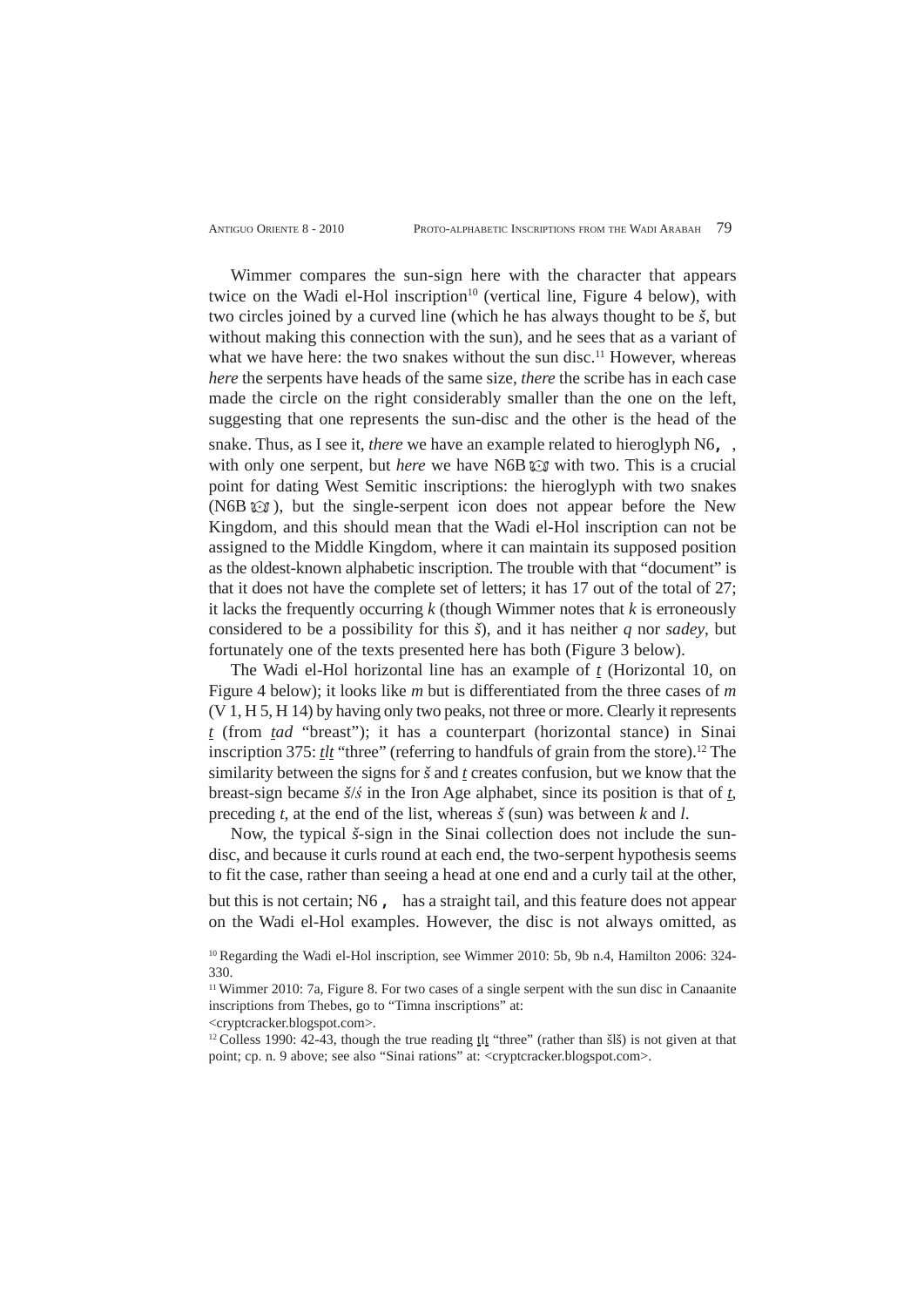shown on the inscribed Timna stone that I am examining here (see Figure 2 below): it has head, sun, and straight tail (like  $N6$ ,).

On oval L, the other set of symbols is puzzling: three horizontal parallel lines, three oblique lines, and a character with a curly tail; for Wimmer this sign on the bottom left is L, a crook (like Hieroglyph S38 ü, rather than S39 ý which is simpler, not curved backward; see the example on inscription 2 below), though it is inverted here;<sup>13</sup> with its long straight stem it is not so likely to be in imitation of hieroglyph V1  $V$ , a coil of rope.<sup>14</sup>

The trio of strokes might represent the spinal column (the Egyptian *djed*, "stability"), used for the letter *samek* ("support"), though the fish-symbol is more often found for *samek*, until the Phoenician alphabet settled on the column as *s*, which passed into the Greek alphabet as *xi* (consult the table at the end, Figure 5). The vertical stem is not clear, but Wimmer accepts its presence (weathering and eroding are invoked to account for its invisibility);<sup>15</sup> but this *s*-sign never has its three crossbars deviating from a horizontal stance (if it really does represent a spinal column with ribs, standing for support and stability, this is a monstrous version of it).

The three horizontal lines are taken to be fingers of a hand, hence *k* (*kap* "palm of hand"), though the arc that Wimmer adds at the end of the right side (making it look more like a hand) is not readily visible on photographs.16 He compares this with Sinai 358, and I would add Sinai 365A (middle column), and 379 (according to my 1990 drawings). $17$ 

Finally, the three oblique strokes are provided with a stem, and instead of making a connection with the Egyptian  $\text{d}$ *jed* column (R11  $\hat{A}$ ) and the letter *samek* (as I have suggested above), or interpreting it as another *k*, he invokes the hieratic version of V28 µ with strokes not circles for this double-helix sign.18 However, there is a serious problem here: although this hieroglyph stands for Egyptian  $h$ , it does not have this value in the proto-alphabet;

18 Wimmer 2010: 6a. On the use of this hieroglyph V28 in the proto-alphabet, see Colless 1988: 38-41, Sass 1988: 117-120, Hamilton 2006: 57-60, and notice particularly his n. 41, in which he refers to hieratic versions of V28 with zigzag tops (see his Fig 1.1 on p. 9) as being dissimilar to alphabetic  $h$ , and he also expresses surprise that Wimmer had elsewhere re-introduced the value  $h$  for this letter.

<sup>13</sup> Wimmer 2010: 6a.

<sup>14</sup> Hamilton (2006: 126-137) and Sass (1988: 123) favour V1 as the model for the letter *lamed*. 15 Wimmer 2010: 6a.

<sup>16</sup> Wimmer 2010: 6a, and Figure 7.

<sup>&</sup>lt;sup>17</sup> Wimmer 2010: Figure 8; Colless 1990: Fig. 5 (35 = S358); Fig. 2 (08 = S365); Fig. 3 (10 = S379).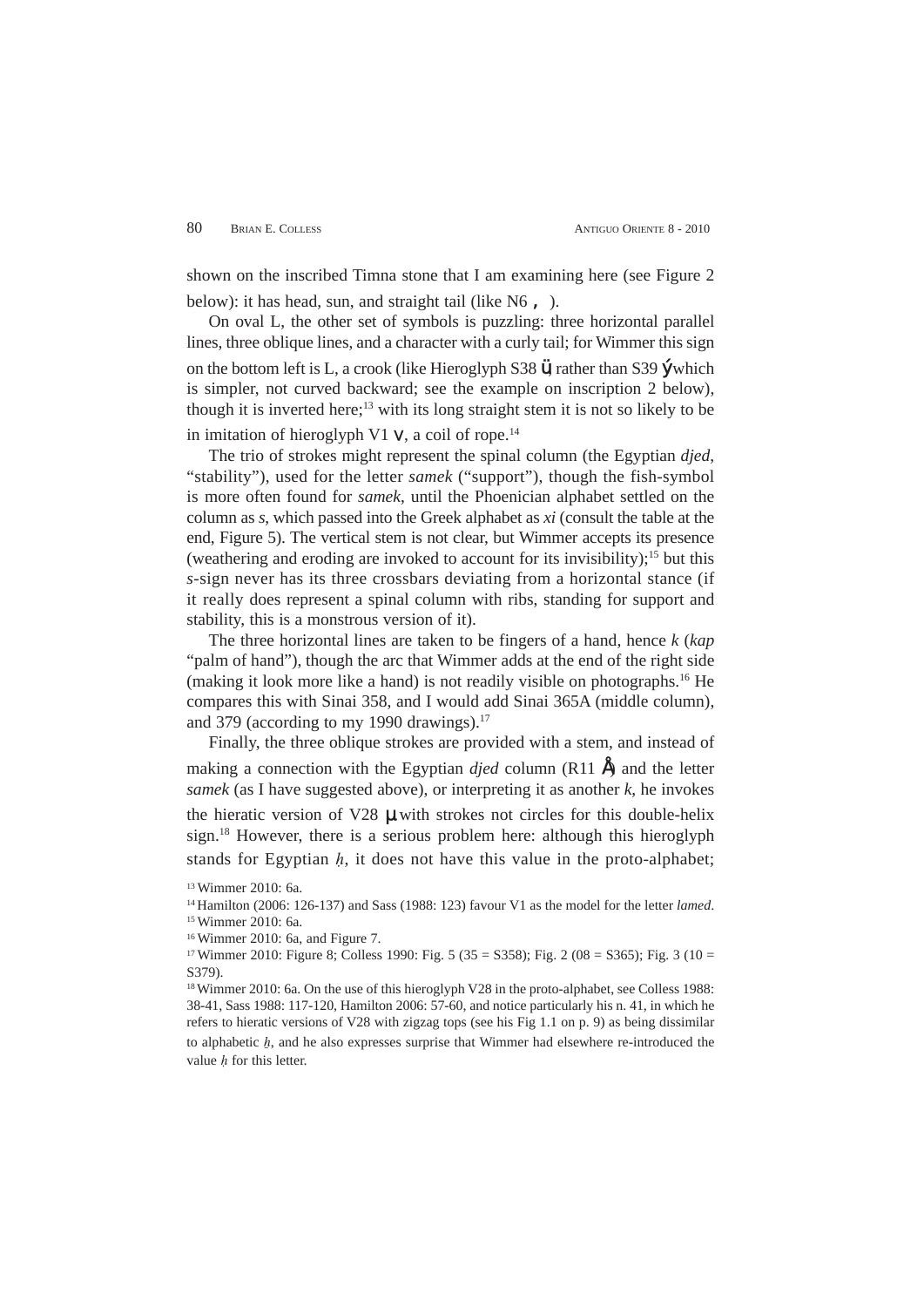this character (a hank of thread or a wick) represents  $h$  in proto-alphabetic inscriptions in Egypt, Sinai, and Canaan, and also in the cuneiform alphabet, where  $h$  is a cluster of three vertical wedges, obviously based on this pictophonogram (see the  $h$  and  $h$  lines on my table, Figure 5, at the end of this article).

The resulting sequence is given as  $\check{s}$  k l h (properly h). The proposed interpretation is (reading *sin* for *shin*):

*ś k l* (*l*) *h* "tablet-expert" (Hebrew *śkl* "have insight"; *luah* "tablet")

The difficulty is that the Ugaritic evidence clearly has *lh* not *lh* for "tablet",<sup>19</sup> but here the sign would be h, if it is a hieratic form of V28 **U**. Nevertheless, there may be a way out of this dead end: in the shorter "linear" version of the pictorial alphabet the sign for  $h$  disappeared, and  $h$  coalesced with  $h$ , but this inscription is presumably from the Ramesside period, when the Bronze Age is ending and the Iron Age is commencing, and things are in a fluid state in the evolution of the alphabet and the phonology of the Canaanite dialects. This principle could be used to cover the  $h$  for  $h$  here in oval L, and the *d* for *z* in oval R. The inscribed stone studied below has *šql* "weight, shekel", but this should be *tql* in a Bronze Age setting; and yet *t* (*tad* breast) is the one that survives in the alphabet as *shin*/*sin*. This is a limited corpus to work with, but the h sign (not a fence<sup>20</sup> nor a door<sup>21</sup> but a house with a courtyard,  $hasir$ ) is lacking in it; in the Sinai inscriptions  $h$  is present but unrecognised, because of confusion with *b*, a simple house (on Sinai 353,  $356, 360, 361, 380$ <sup>22</sup> and this will be the one that remains (as *het*, between *zayin* and *tet*), while the h (thread, wick) will disappear (from its position between *g* and *d*). The *zayin* (originally  $|><$ ) retained its place there (between *waw* and *het*), but the *d*-sign vanished from its spot (between *m* and *n*). Still, there is one more redeeming fact to save Wimmer's reading: in the reduced version of the cuneiform consonantary it was the twisted thread (V28) that doubled for both  $h$  and  $h^{23}$ 

<sup>19</sup> Gordon 1965: 427b.

<sup>20</sup> Hamilton 2006: 97-102.

<sup>21</sup> Sass 1988: 117-120.

<sup>22</sup> Colless 1988: 38-41, 1990: 4, 1991: 26; Hamilton 2006: 48 has them as "unclassified bêts".

<sup>23</sup> Gordon 1965: 16.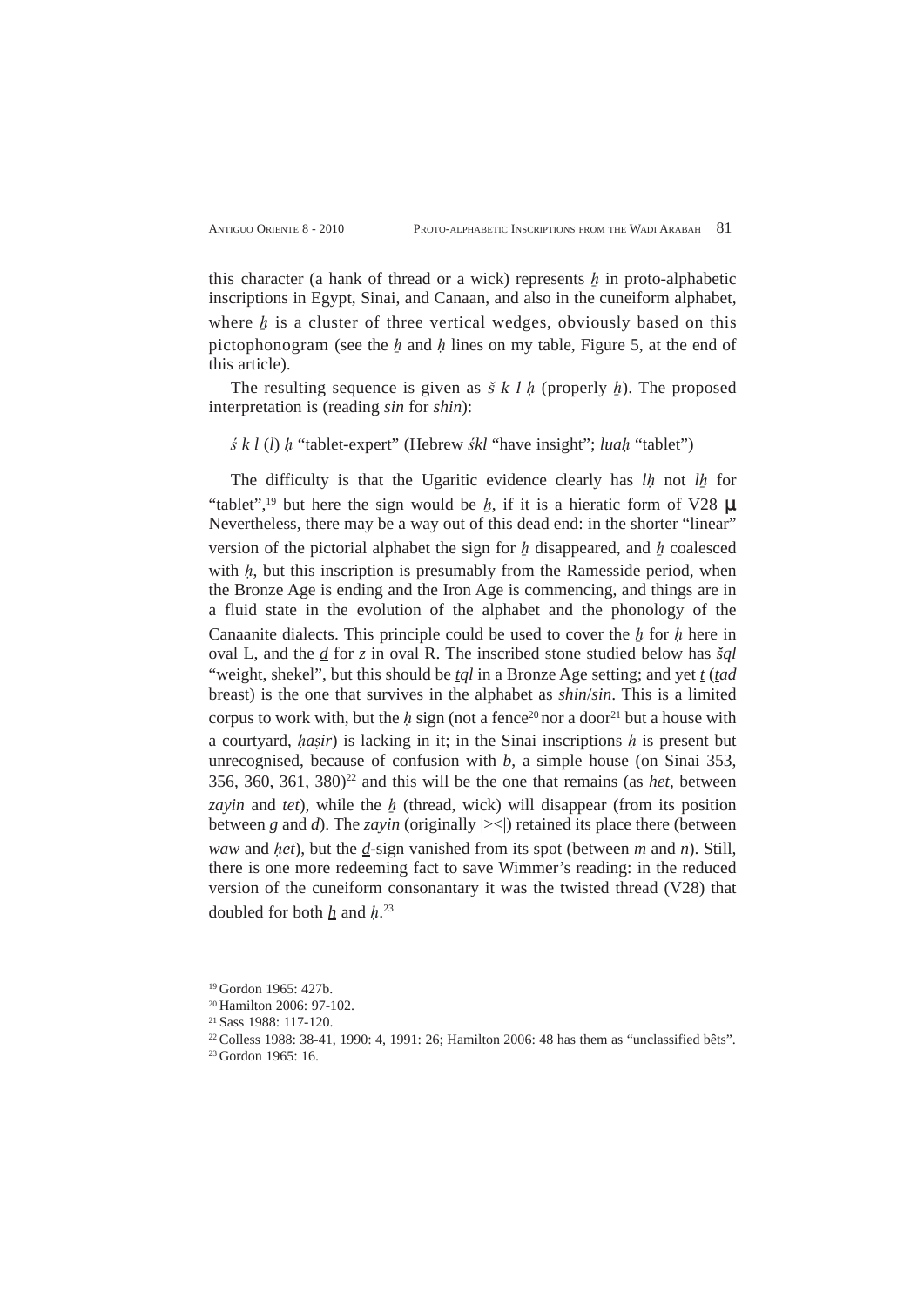# 82 BRIAN E. COLLESS ANTIGUO ORIENTE 8 - 2010

Strictly speaking, however, Wimmer's interpretation has two weak points  $(z/d, \text{ and } h/h;$  and the "man" classifier is also suspect, see below); these anomalies could undermine his case, and so other interpretations should be tried. On the basis of my experience of West Semitic syllabic and consonantal inscriptions of the Bronze Age, I submit that the consonantary (the protoalphabet) functioned like the Egyptian hieroglyphic system, as a logoconsonantary, though much more economically, with only 27 characters. $24$ 

In the West Semitic logo-consonantary (the proto-alphabet), each sign was an *acrophonogram* or acrophonic consonantogram (not a typical feature of the Egyptian system, though it did have a basic set of monoconsonantal phonograms, alongside hieroglyphs with two or three consonants); but each character of the proto-alphabet could also act as a *logogram* (*b* as house, *n* as snake), and a *rebogram* (its sounds could be used in rebus fashion for constructing words; thus snake,  $nh\tilde{s}$ , with *t*, says  $n(h\tilde{s})t$  "copper", as in (3) the plaque inscription studied below).

With these three principles in mind, we look again at the eye on the right oval (R1). As a logogram it can say 'ayin "eye", and also 'ayin "spring"; in three instances in the Sinai inscriptions it can be interpreted as "wellspring" (Sinai 377, in the vicinity of Bir Nasb, the main source of water for the turquoise expeditions,  $357$ ,  $386$ ).<sup>25</sup> If that is the case here, the water signs (R4-5) support this reading; of course, logographically, only one sign would be needed to say "water", but the Semitic words for water were *mu* or *mayim*, and MM could say *mayim* (with the semi-vowel *y* not represented).<sup>26</sup>

<sup>24</sup> Peter Daniels (Daniels 2001: 43) states that the term logosyllabary (and likewise logoconsonantary) is "more precisely" expressed as morphosyllabary (and morphoconsonatary) "in which each character stands for a morpheme, and the characters can be used for the sound of the morpheme" (functioning as "rebograms", in my terminology) "as well as for its meaning" (as "logograms"); but, primarily, the characters of the Canaanite logosyllabary and logoconsonantary were "acrophonograms", with only the first syllable or consonant of the represented word (morpheme) being pronounced when reading. Note that Daniels omits "Proto-Canaanite" letters from his table 3.3.

<sup>25</sup> Colless 1990: 45 (42 = 386) a single sign on a stone inside a mine; 13 (02 = S377), 37-39 (32  $= 357$ ); in these two cases  $\epsilon$  'm ("Spring of the Mother [goddess])"); Hamilton 2006: 382 (with Sass) reads 'lm, and considers my reading "bizarre" (but S377 is a case of a meandering text, where the letters are not in line; see n. 34 below). However, if '*lm* is correct, it might be a notice saying "To the water" (Hebrew 'el with logogram M). See also "Sinai irrigation" at: <cryptcracker.blogspot.com>.

<sup>&</sup>lt;sup>26</sup> Some 16<sup>th</sup> century inscribed jars from Gezer have various single letters of the proto-alphabet engraved on them (before baking): two have a single M, but one has a double M, and possibly all three were water jars; Colless 1991: 20, 22 (drawing 01), 28.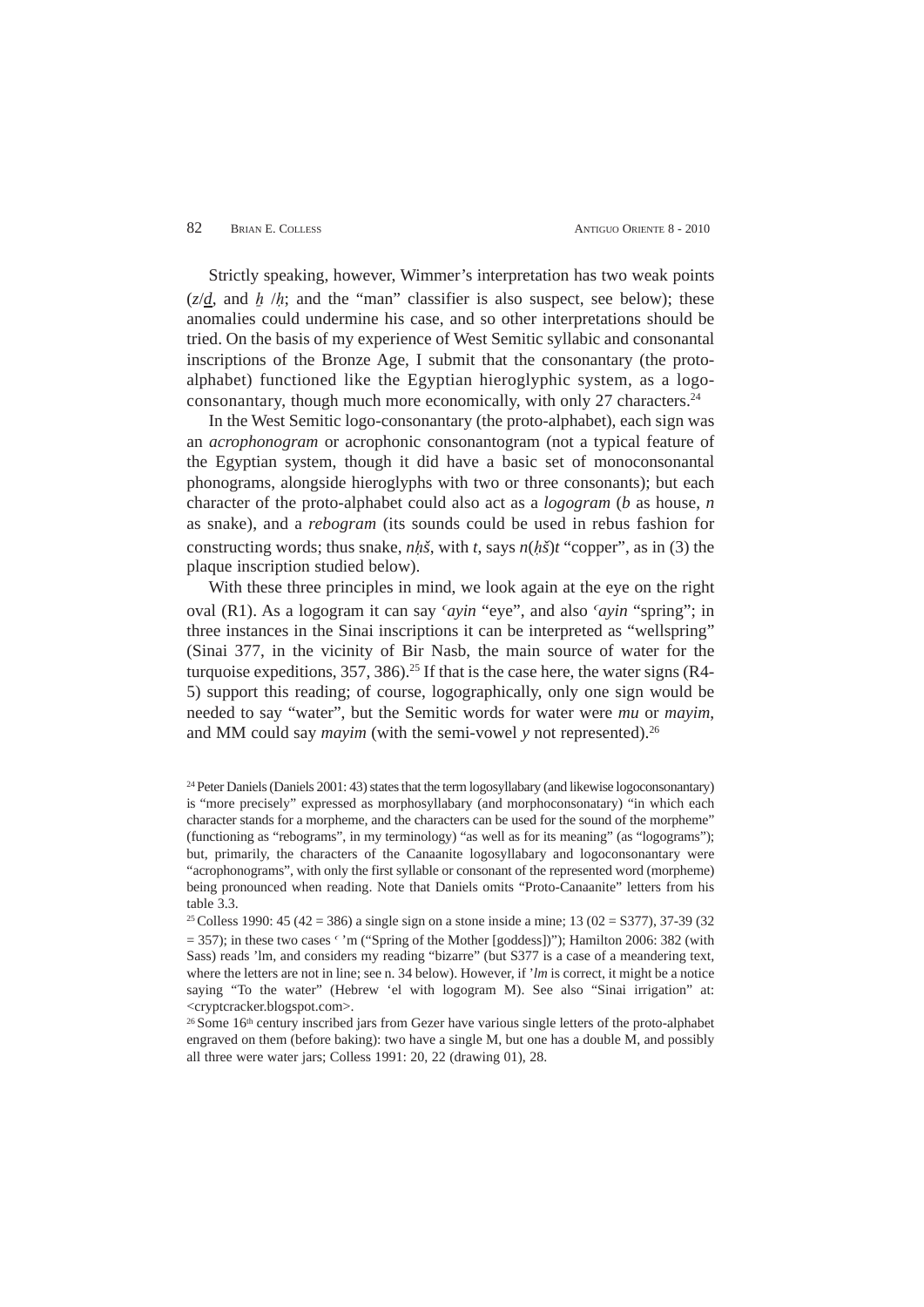Regarding the head  $(R3)$ , it may simply be the acrophonogram for  $r$ , but as a logogram *r*'*š* ("head") it could say "top-class" or "prime quality" (as in Hebrew, and as I would argue for two of the three instances on the Wadi el-Hol inscription); hence *r mm* says "excellent water". The two parallel lines may serve merely to divide the text into two parts; but as *d* the phonogram would have a relational force: "which" or "of". Accordingly, we can read the message as: "Spring with excellent water". Then, jumping over to the lower part of the left oval, and accepting the mysterious sign as *samek* (although this scribe has five examples of horizontal lines in his text, and we would expect three more here) we could suppose that *ls* is saying *ls*(*mk*), "for support" (with the djed sign as a logogram for *smk* "support").

But what are we to make of the seated person if there is no personal name in the text? Rather than a classifier (determinative sign) for "man"  $(A1 \mid$ ), with arms pointing forward, this figure has drooping arms, as in  $A7'$ , depicting a man sinking to the ground from fatigue, determinative for weariness and weakness. So, the sign reads: "Well with excellent water, for the support of those who are fainting (from thirst)"?

How would the thirsty person draw water from the supposed well? If we sacrifice the "support", and the equally dubious "tablet", we could take the three oblique lines as *nd*: a snake with its head at the lower end; and a door with one or two crossbars, slightly discernible on some photographs. The *l* is clear enough, though it is possible that only the bottom half is *l*, and the upper line is a separate character. However, if we admit the *š* and *k* we have:

# *š k n d l*

The *dl* root refers to drawing water from a well, and *dal* is the common Semitic word for a bucket. The combination *škn* produces the root that signifies "put, place, dwell, be present". The word *mškn* (used for the Tabernacle in the Bible, the tent where the Shekinah presence of God dwelt, Exodus 25:8-9) is found at the campsite of the Egyptian turquoise expeditions in Sinai (inscription 365A).27 Here it would signal the place where the bucket is to be placed after use.

27 Colless 1990: 18; but Hamilton (2006: 368-369) and Sass (1988: 34) see only a very large K (a big black hand, though Sass considers the possibility that it could be split up into three signs), instead of a ligature of *m š k*, followed by n t; the two clear examples of *š* have to be interpreted according to their schema (the currently approved solution) as  $\iota$  (theta), based on the hypothetical \**tann*,"composite bow"; this is a typical meandering text, and they miss the obvious recurring formula "beloved of Baalat", here  $m'$ hbt  $b<sup>c</sup>$  *lt*, meaning that the dwellings or tents are under the aegis of the goddess. See also "Sinai camp site" at: <cryptcracker.blogspot.com>.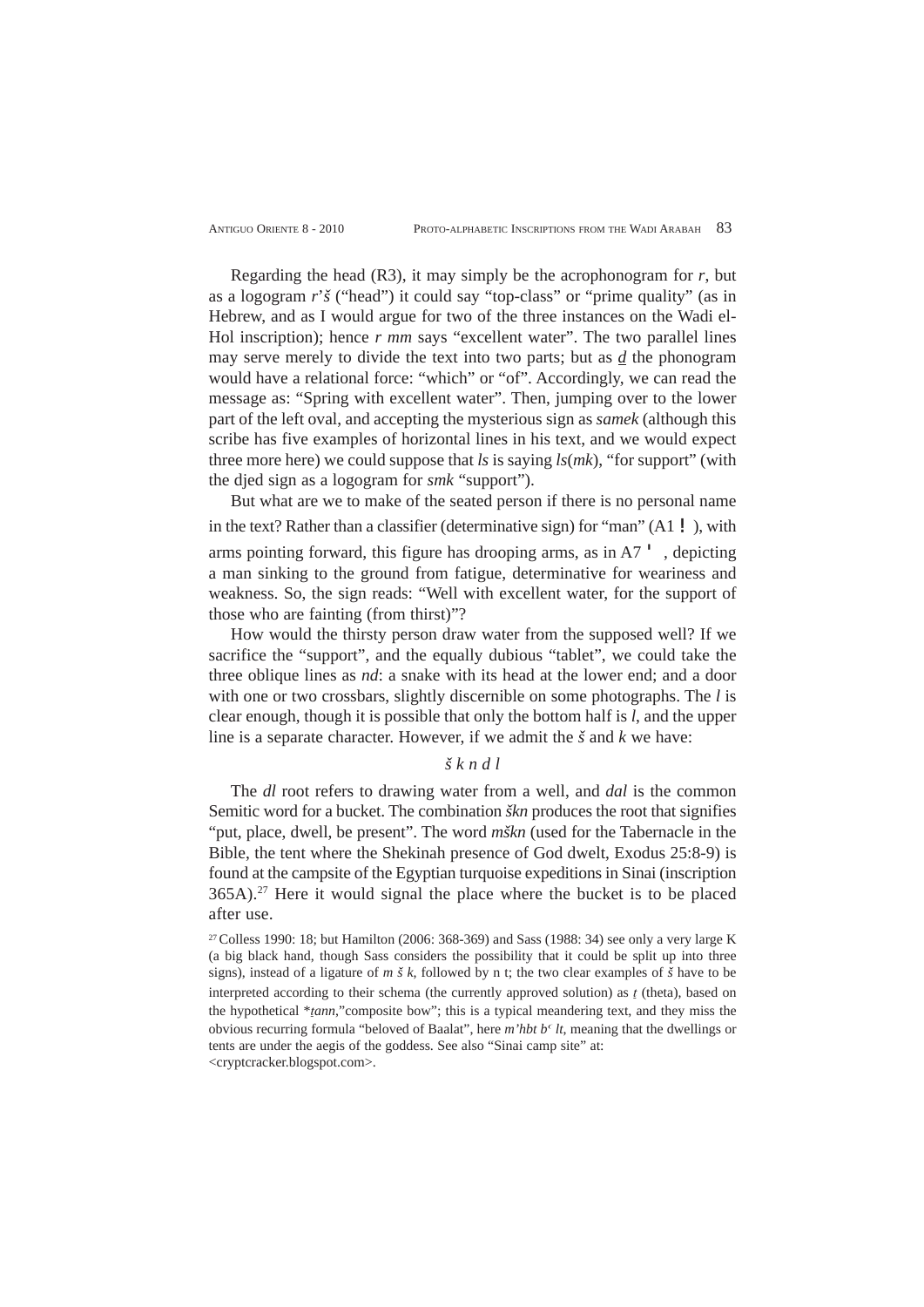Thus, oval R would be a notice proclaiming: "Spring with excellent water (for) the languishing".

Oval L is a reminder to put the bucket back in its place after use: "Resting place of the bucket".

It all hangs together, but if it could be shown that there is no possibility of a well having been situated here in the past, then this line of interpretation would fail. Only the writer of an ancient inscription knew for certain what it meant, and two vastly differing interpretations have now been proposed for this text. One is a typical autograph graffito: ""Az-romam the scribe". The other is a public notice concerning a spring located in the immediate vicinity, with a statement on the quality of its water, and a warning that the bucket should not be removed. However, in oval L, instead of "bucket", *dl* could be an adjective meaning "weak", and this would perhaps announce this seat as a "resting place for the weak", and that would go nicely with the picture of the fatigued person in oval R (see Wimmer's Figure 4, a photograph of a man seated on the platform, beside the inscription; this picture also indicates that the tabletop provided shade for someone sitting beneath it). Finally, the possibility remains that the signs R1-3 ( $\frac{d}{d}$  *r*) are saying "help", hence: "Help" for the weak, water".

There are so many variables that no claim to have interpreted this message can be accepted as verified. Would that the author of this puzzle had left the correct solution under the rock (a complete copy of his version of the protoalphabet would have been a great "help"). Nevertheless, it retains its importance by its inclusion of a sun-sign for *š*, and perhaps also the use of two signs as logograms.

#### **(2) TIMNA STONE INSCRIPTION (FIGURE 2)**

This is a sandstone object (about 7 cm in diameter) found somewhere in the Timna area, but unstratified.28 It has characters engraved on both of its flat sides. It is possibly a weight, and indeed the word shekel (*šql*) can be found on it.

The *q* (-o-) is in the middle of the stone, on the first side (on the left of the drawing). The handbooks on early West Semitic writing (most recently Hamilton) have overlooked the real  $q$ , and assigned the value  $q$  to the tied-bag

<sup>28</sup> Rothenberg 1988: 268; Plate 116, 4-5 (photographs).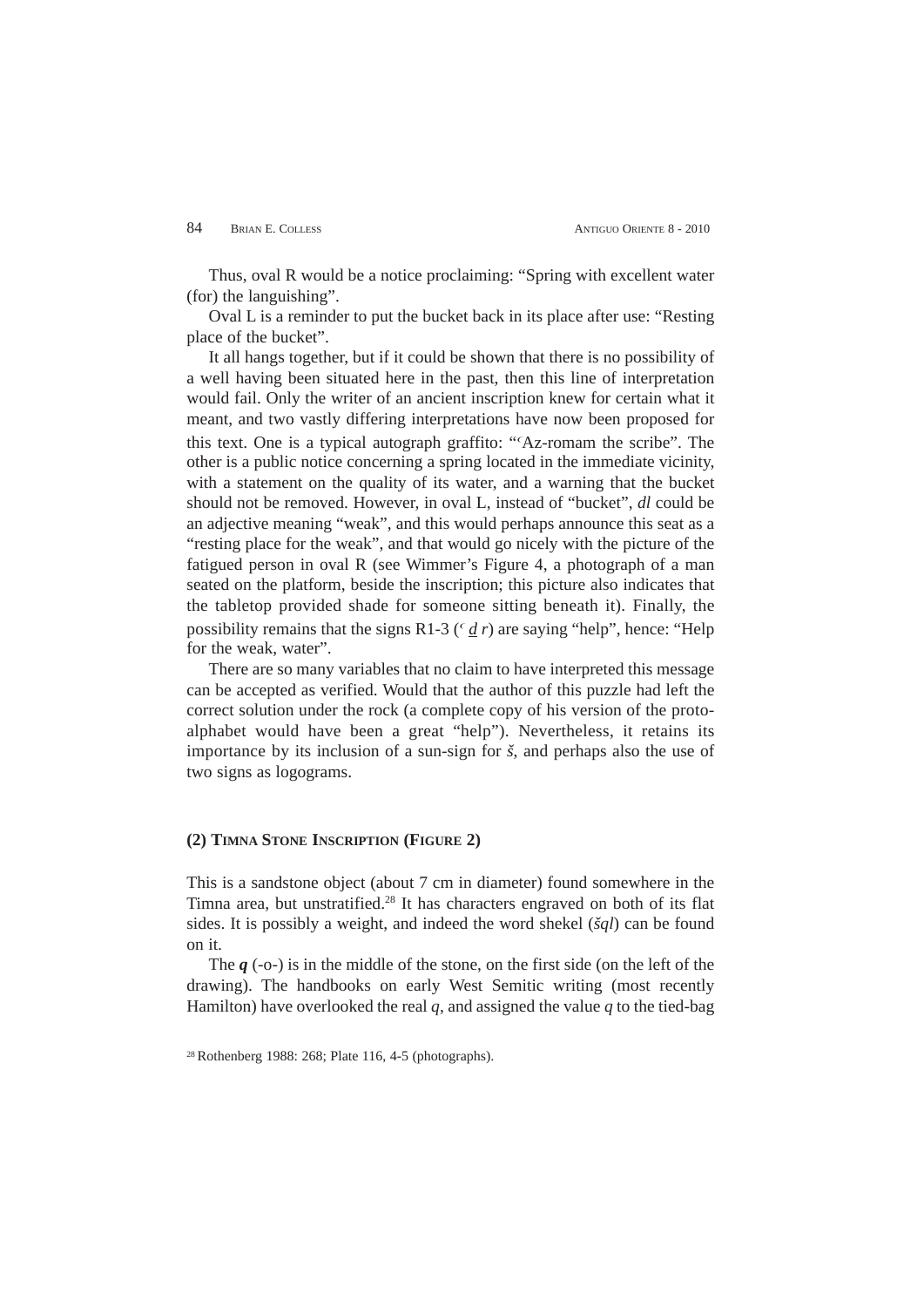sign (hieroglyph V33 º), which is actually *sadey*. <sup>29</sup> However, *q* (in the form seen here) survived in the old Arabian script; but it moved into the Phoenician consonantal alphabet without the projecting stroke at the top (see the *q* line on the table, Figure 5 below). It represents a "measuring-line" (*qaw*), a cord wound on a stick (hieroglyph V24  $\pm$ ), and it has an alternative form (V25  $\pm$ ): an end of the cord pokes out at the top (see the table), and this is found on the sphinx (Sinai 345)<sup>30</sup> from the Sinai temple of Hathor (an earlier counterpart of the shrine at Timna); it has not been recognized by previous observers (but note the dot in the middle of the main stem, representing the wound up cord, and the other projecting line on the left). This later form  $(V25<sup>2</sup>)$  does not appear in Egypt before the New Kingdom (Late Bronze Age), and this should mean that the inscription on the sphinx can not be dated to the Middle Kingdom (Middle Bronze Age). The example we see here on the Timna stone seems to have only one projecting line at the top, though it is easy to imagine another one among all the marks. In the development of the letter  $q$ , all lines above the circle fell away, as in Roman *q*. There is another example on the inscribed plaque (Figure 3) in an unusual horizontal stance.

29 On Sadey and Q, see Colless 1988: 48-49, 49-50. Hamilton 2006: 209-221, works from the Hebrew name Qôp ("monkey") to make the bag match hieroglyphic representations of baboons and monkeys, a fruitless task. For Sadey (196-209) he chooses "clump of papyrus", illustrated by an inverted H and some examples of what I interpret as variants of K. In n. 254 (p.197) he refers to my choice of V33 and V34 (the tied bag), following A. van den Branden, as "bizarre". When faced with the true Q, on Sinai 376 (Hamilton 2006: 378-380), with its projecting line at the top, he calls it W, as also the Waw right next to it (without a projection); he finds a monkey Q in what is a pretty clear wick (X); he turns the bag (*sadey*) into a house, hence B; and confronted by a door (*d*) and a fish (*s*) side by side, he allows them both to be D (as allographs), but this is most unlikely in one and the same inscription. Sass 1988: 103; figures 276 and 277 provide depictions of the inscription; he brands it as Thamudic, possibly because the Q was not recognized as belonging to the West Semitic consonantary. However, if it is in fact a Thamudic text (type D), then the M becomes N (producing *zn*, this, usually with a personal name following), and the N becomes R (though the stroke is relatively long for R), and my argument collapses; nevertheless, the Sadey and Qop would remain to show the original tied bag and the cord on a stick; and an example of the snake-sign as a rebogram for copper is found in Sinai 352 (see n. 34).

30 Colless 1990: 13-15; Hamilton 2006: 332-334, sees the Q as a snake (*n*), but it would have to be a horned viper standing up on its tail. My reading is  $d$  *nqy* "this is my offering". For photographs go to "Sinai sphinx speaks" at: <cryptcracker.blogspot.com>. This bilingual sphinx provided the first clue to decipherment of the proto-alphabet; it bears an Egyptian motto: "beloved of Hathor (Lady) of turquoise" corresponding to  $m'hb<sup>c</sup>$  *l[t]* "beloved of Baal[at]", written below it; the Egyptian word for "turquoise" (*mfk3t*) is found as mpkt on Sinai 375a: "Sinai turquoise" at: <cryptcracker.blogspot.com>.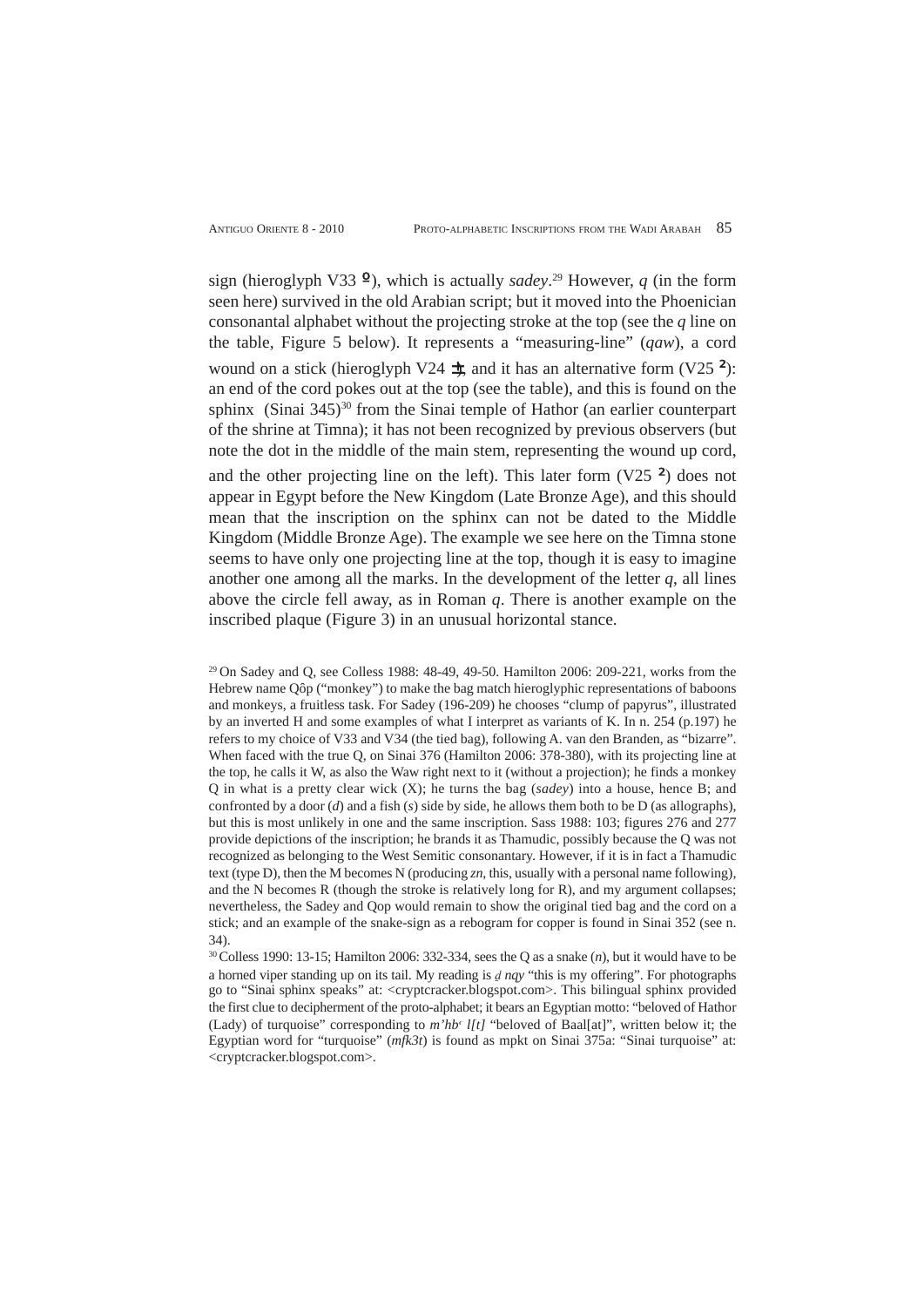The  $\check{s}$  sign is the sun with a serpent (N6, see the  $\check{s}/t$  section of the table, Figure 5 below); here the tail is on the right, and the head (not quite clear) is on the left, with the sun-disc in between. The presumed *l* stands next to the *q*; it is a simple crook (see the L line on the table, Figure 5). Strictly speaking, the word should be spelled *tql*, but we are moving into the Iron Age, and the shorter consonantary is being used, we may presume; even so, it was the breast-sign (tad) that survived for  $\frac{\sin\theta}{\sin\theta}$ , Again, as with the coalescing of h and  $h$  in the shorter cuneiform alphabet, the one that survived in the Phoenician consonantary was the one that was dropped in the cuneiform system; similarly the cuneiform sun-sign was dominant over the breast sign in the reduced inventory, and it was represented by the sun-disc (a circle, an odd cuneiform character).<sup>31</sup>

It may be necessary to look for a new interpretation of the collection: *l q š s g*.

The stone might have been used for winding a cord around it, and perhaps *sg* is *sagi*' "big, large": "for [*l*] a line [*qaw*, logogram] which [*š*] is big [*sg*]". Interesting, but problematic.

Apparently there is a fish below the *š*, which would represent *s* (not *d* for *dag* "fish", as commonly supposed; *d* is from *dalt* "door"); but it might be a tied bag, *sadey*, not upright but lying (like the example in inscription 3, below). To the right is a right angle, presumably a boomerang, and thus *g* (*gaml*, not *p*); but it might be a snake, *n*.

On the other face, at least three signs are detectable. From the right, possibly a hook (*w*) or a head (*r*, but the neck seems too long), or another L with the top more curled than the other; in the middle, an ox-head, '*alep*; then perhaps *n* (snake), and *y* (*yad*, arm with hand), or a single sign, *p* (mouth). '*r* could be '*ur*, an instrument of divination (as in Urim and Tummim). Could the word *qsm* "divination" (as in Kismet) be lurking in the mess of marks on the other side?

Whatever the legend may mean, the inscription itself has been valuable, in offering examples of *š* and *q*.

31 Gordon 1965: 16. This cuneiform circle was one of the clues that led me to see that *š* went with  $\delta$ *imš* "sun"; Colless 1988: 50-51, and see n.9 above.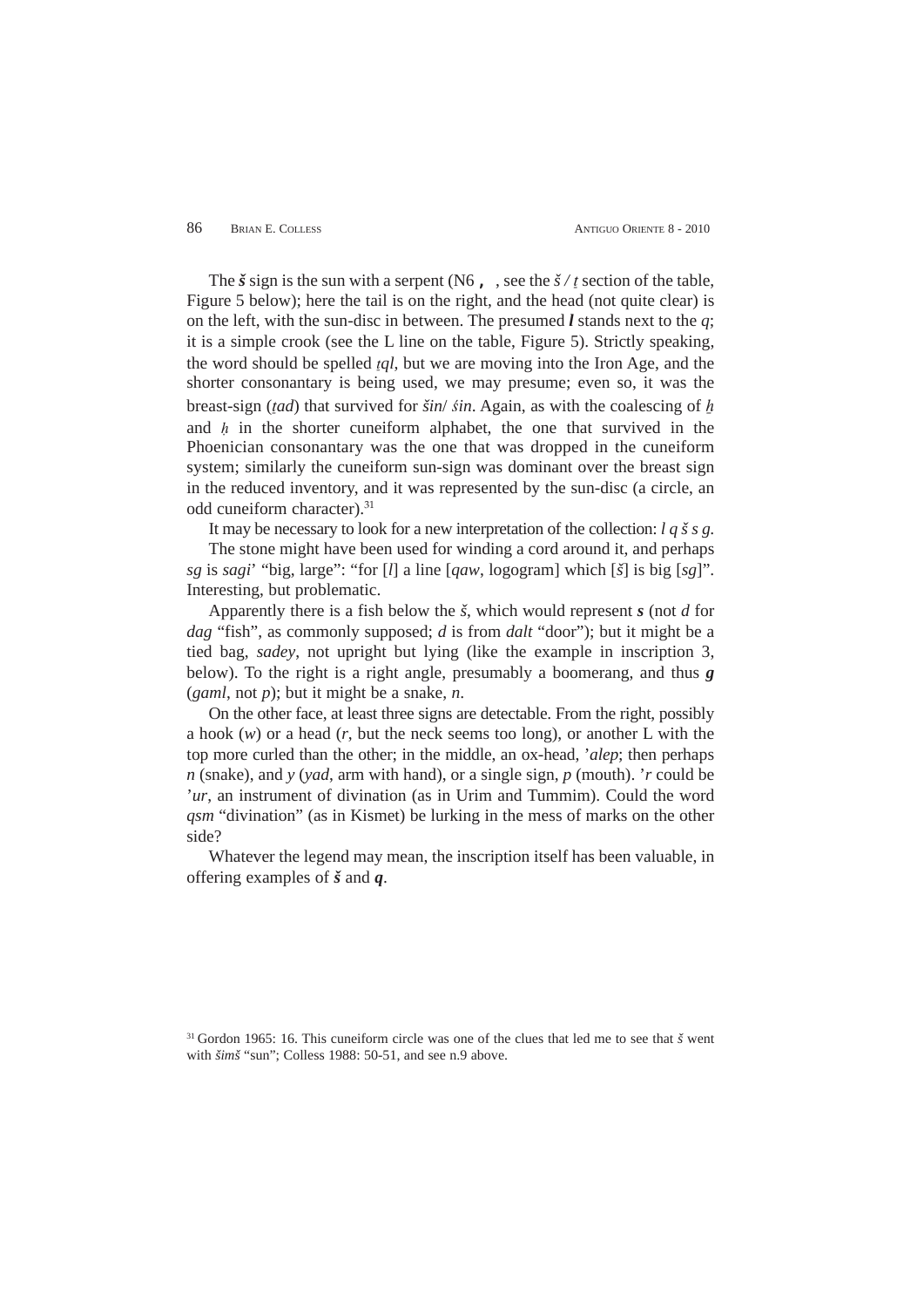# **(3) ARABAH PLAQUE INSCRIPTION (FIGURE 3)**

This is an incised stone plaque from the Arabah; background information is provided by Sass.32 The interpretation I will offer would indicate that it was from a copper-mining area.

There are two columns of script, but the marks on the left column of writing, are not as clear as the characters on the right. At the top there is perhaps an eye (another spring, as possibly in (1) the rock inscription above?); then comes a door (horizontal stance), and *l* (another bucket, *dal*, for drawing water from a well?). The assumed  $d$  might be another  $q$ ; the three parallel lines beneath the *l*, or even including the supposed *l*, might be *k* (hand) as on the Timna rock inscription above. The remainder of the text is a blur, and until a better photograph is available this section of the inscription remains enigmatic.

The bottom sign on the right column is obviously  $t$  (+), beneath  $n$  ( $n$   $h$   $\check{s}$ "snake"); then *q* (*qaw*, cord wound on a stick, as on (2) the Timna stone, above, and as I argued in  $1988$ ).<sup>33</sup> The next one is an excellent example of *sadey* (*ṣirar*, a tied bag, as in Genesis 42:35; I first proposed this identification in 1988, before this instructive inscription was known to me; see the Egyptian original on the table, Figure 5 below). The wavy line is a short *m* (water). At the top we have a sign shaped like H, which is a late example of *z*, originally made up of two triangles ( $|\geq\leq\rangle$ ), not  $d$ , two separated parallel lines, horizontal but sometimes vertical (see (1) Timna rock inscription, and the  $d/z$  line of Figure 5).

The sequence of signs would be:

# *z m ṣ q n t*

In the light of the mining and smelting of copper that was done in this area, a connection could reasonably be sought with the root y*ṣq* (Ugaritic and Hebrew) "pour" or "cast" metal. If *msq* means "(place of) pouring" or "casting" (Hebrew mu*ṣaq* in 1 Kings 7:37), then *nt* could be analysed as a rebogram plus a consonantogram:  $nh\delta$  (the consonants of the word for "snake") + *t*, producing  $nh\ddot{s}t$ , "copper" or "bronze". If  $z$  is "this" (though  $d$  would be

<sup>32</sup> Sass 1988: 103; figures 276 and 277 provide depictions of the inscription; he brands it as Thamudic, possibly because the Q was not recognized as belonging to the West Semitic consonantary.

<sup>&</sup>lt;sup>33</sup> Colless 1988: 49-50; at that point I had not noticed the example of Q on the Sinai sphinx (345).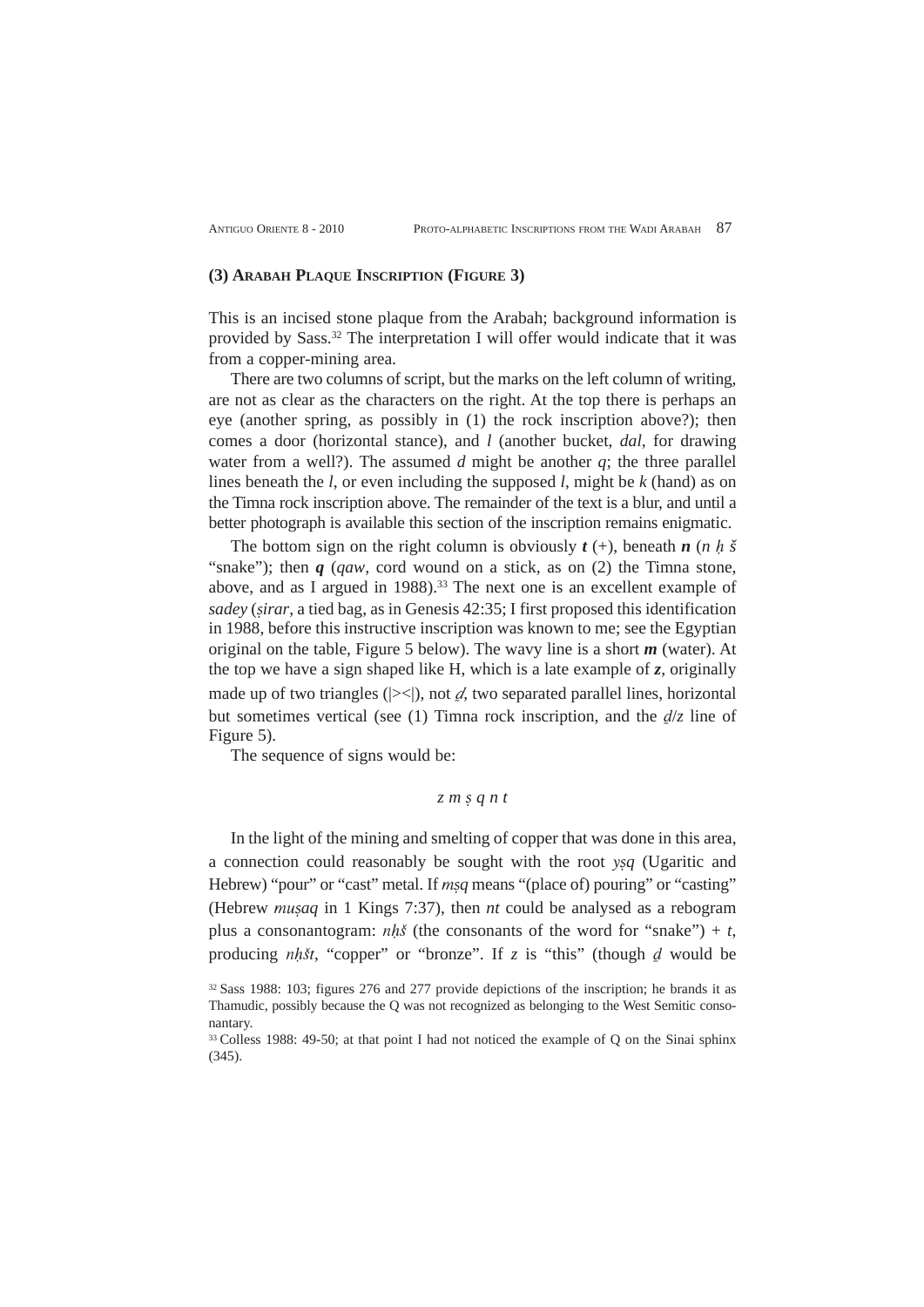expected in the Bronze Age, but these mines belong in the Ramesside period, when some consonants are coalescing) we could interpret the statement thus:

 $\overline{z}$  *msq n(hš)t* "This is the copper-smelting place"

The snake rebus for copper (remembering that the Semitic word does not always have the feminine form with *-t*) is possibly also found on Sinai 352: *bn kr nsk n*, "sons of the furnace, copper smiths" (literally "pourers of copper", with the snake standing for *nhš* as a rebus for "copper");<sup>34</sup> and this shows that the characters of the proto-alphabet could be used like Egyptian hieroglyphs, that is, as logograms and rebograms (rebuses).

This plaque, with its reference to metal-pouring, can be compared with the Sinai stelas which mention not only mining but also smithing: the term *kbšn mš* or *kbšn mś* ("melt-furnace") occurs in Sinai inscriptions 361 (Mine N), 380 (Mine G), 360 (Mine K), 350 (Mine L), 351 (Mine L), 353 (Mine L).35

# **CONCLUSION**

These three inscriptions seem to give support to ideas I have been promoting for many years (in the journal *Abr-Nahrain* and on the internet), notably that the proto-alphabet was, in a sense, a Canaanite simplification of the Egyptian writing system, in which the characters could have three functions (examples are supplied):

> *consonantogram*: sun-signs as *š*, acrophonically from *šmš* "sun" (1 and 2);

<sup>&</sup>lt;sup>34</sup> Colless 1990: 35. Note that I had not tried the possibility of N as a rebogram at that point in my research. Incidentally, this is one of the many instances where the letters meander; the paradigm case (which has the first and last N side by side, as possibly here) is the cluster on the side of the statuette Sinai 346 (Colless 1990: 15-16; Hamilton 2006: 335-337, with a useful drawing); *`l n`m rb nqbn* is the common reading (with nqb as a word for "miner"; see Hamilton 2006: 209, n. 274); but the supposed Qop is actually Sadey (tied bag), and the word means "prefect"; from this error all the rampaging confusion arises.

<sup>&</sup>lt;sup>35</sup> Colless 1990: 20-34. This reading was impossible under the regime of the bow (\*tann), when the two sun-signs would have been read as t. The discovery of metalworking equipment at turquoise mines with proto-alphabetic inscriptions (Beit-Arieh 1985) strongly supports this reading; smelting furnaces from the New Kingdom (Ramesside) period were also found in the Arabah (Rothenberg 1999: 151-162). See also "Sinai metal melting" at <cryptcracker.blogspot.com>.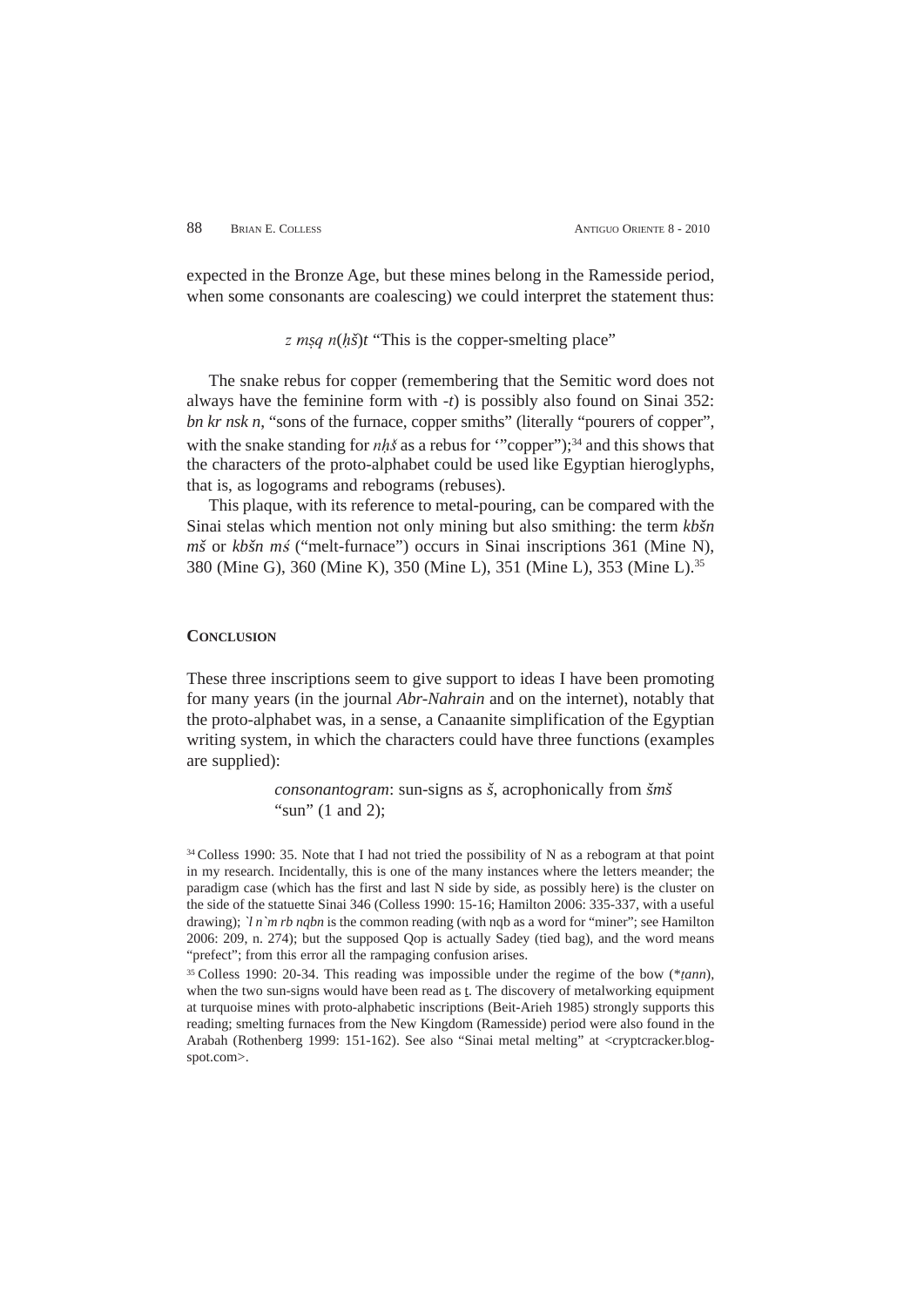*logogram*: eye-sign as  $\alpha$ *in* "spring" (1); head for *r*'*š* (1); *rebogram*: snake-sign in *nt* as *nh*<sup>st</sup> "copper" (3).

Other examples of logogram usage from Bronze Age texts involve the house-sign, not simply for *b*, but also for *bayit* "house" or "temple": *lb* "for the temple" (Sinai 347a, on a female sphinx);<sup>36</sup> kn b "temple stand" (sherd of a cult stand, from the high place at Gezer).<sup>37</sup>

These three Arabah documents also bolster my identifications of the controversial signs: there are two instances of the true *q* (*qaw*, "line", string on stick), and one of them (on the plaque) is right next to the false  $q$  (tied bag) which is actually *sadey*, and occurs in the Sinai texts in such words as *ṣ*btm "handfuls" (375), *srp* "crucible" (372), *srh* "excavation chamber" (356), and n*ṣ*b "foreman" (346, 349, 351).38 The predominant choice to read *nqb* "piercer", supposedly meaning "miner", instead of n<sub>sb</sub> "prefect", causes scholars to overlook the occurrences of the real *q*, in  $al^c$  "inscribe" (376), *ant* "elegy" (363), *nqy* "my offering" (345, the votive sphinx).<sup>39</sup>

The problem of the identification of *d*, whether the fish (*dag* "fish" is invoked to justify it as *d*) or (in my view) the door as *d* (*dalt,* Greek *delta*) with the fish (*samk*) as *s*, can be resolved when both are found in the same text; a clear case is on the wall above Bir Nasb (Sinai 376) in the words *dwt* "sickness" together with 's (Asa, a name also found on 345, 363, 358)<sup>40</sup>. This text also distinguishes  $q$  and *sadey*, and shows that the hank or wick is  $h$  not  $h$ :

 $(1$  down)  $q l^{c}$   $\underline{h}$   $(2$  up)  $r s d w t (3$  down)  $s$ "The pickax (*hrs*) has inscribed ( $q_l$ <sup>c</sup>) the sickness (*dwt*) of Asa ('s)"

This Asa is the man who devoted the sphinx statuette to Baalat (Sinai 345): his name appears on the left shoulder, and his are the words "This is my offering" (*d nqy*), and he is the one who is "beloved of Baalat".<sup>41</sup>

One way of confirming the identification of the pictophonic signs is to compare them with the forms they were given in the cuneiform alphabet (see the cuneiform characters in the Canaan column of the table, Figure 5). **D** (*d*) is a door (and still has that shape), because the cuneiform character has a

41 Colless 1990: 13-15; see also "Sinai sphinx speaks" at: <cryptcracker.blogspot.com>.

<sup>36</sup> Colless 1990: 17; there I use the term "ideogram" instead of "logogram".

<sup>37</sup> Colless 1991: 30.

<sup>38</sup> Colless 1990: 5, 6, 16.

<sup>39</sup> Colless 1990: 5.

<sup>40</sup> Colless 1990: 12-13; see also "Asa the Sinai smith" at: <cryptcracker.blogspot.com>.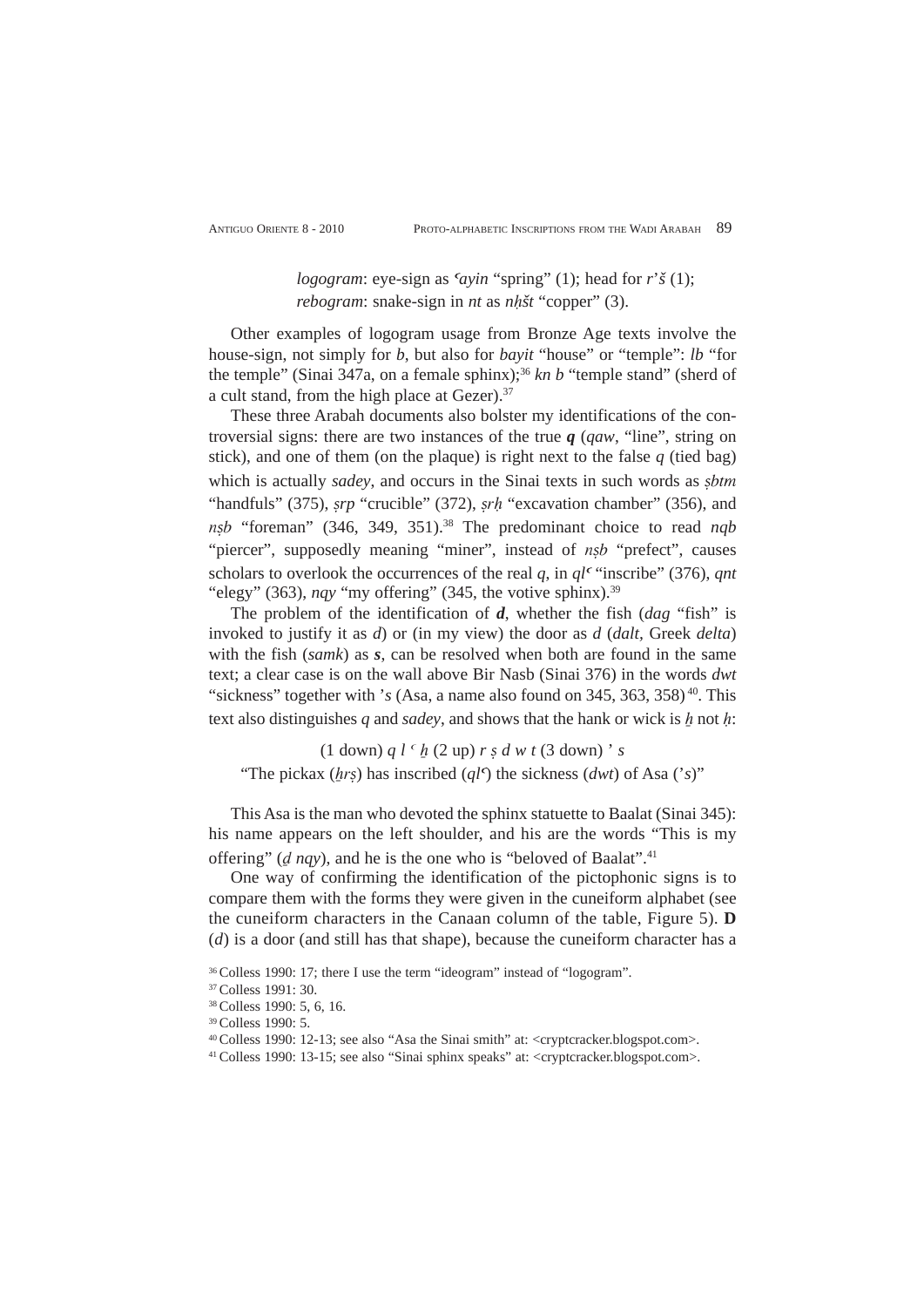rectangular form, with three vertical wedges (the sections of the door) on three horizontal wedges (the door+post); *b*, the square house, has four wedges, similarly arranged. The cuneiform *s* has three wedges, representing a fish, very simply, with head and tail. Note that the alternative form of *samek* (spinal column), which possibly appears in the rock inscription, also has a place in the cuneiform alphabet (as an additional letter). $42$ 

Comparing the cuneiform  $\boldsymbol{\varsigma}$  and  $\boldsymbol{q}$ , the  $q$  has a horizontal wedge (note the -oform on the plaque, above) together with a type of wedge that usually represents a circle in the original pictogram (for example, it is employed for the eye of a*ayin*); *ṣ* has two vertical wedges, representing the bag standing upright, presumably. Additional proof comes from the Arabian forms (last column of the table): *q* has retained the cord and stick (-o-), and *sadey* is still the tied bag. The Phoenician *sadey* shows its origin as the bag tied at the top, but it has burst open, so to speak, though in some examples from Canaan it is deflated.

Cuneiform  $\check{s}$  (sun) and  $\acute{t}$  (breast) both have the wedge representing roundness; but *š* has three parts: serpent head, sun, and tail, or else two snake heads with disc; the form with two sun-serpents (N6B $\odot$ ), seen on (1) the rock inscription above (but with the sun-disc omitted), seems a better model for the typical form of *š* in the Sinai inscriptions, though not necessarily so. Nevertheless, on (2) the stone inscription we see a form of N6A  $\Omega$ , with one head and a tail. The two examples on the vertical inscription of Wadi el-Hol (shown on Wimmer's table and on my chart, Figure 5) both have a small head and a large sun, and no tail. This version resembles the Arabian  $t$  (o-o), while Arabian  $\check{s}$  is clearly the breast-sign; thus it appears that  $\check{s}$  and t have simply exchanged places in the Arabian script (remember the confusion of sibilants between Arabic and Hebrew and in dialects, though the cognate Arabic word for sun is *shams*, and the corresponding breast-word begins with  $t$ ). However, the Arabian  $s$  ( $>0$  $\le$ ) is surely derived from the fish-sign, and the Arabian  $d$  is a door, definitely not a fish.

Two other disputed letters are *p* and *g*: the obvious *g*, a boomerang or throw-stick (*gaml*, compare Hebrew *gimel* and Greek *gamma*) has been perversely connected with Hebrew *pe*'*ah* "corner". The mouth-sign (*peh* "mouth", is the Hebrew name of the letter *p*) is overlooked, and taken as a variation of an eye-sign. The mouth-sign is not frequent, but it appears, for example, in Sinai 358, Asa's obituary: "Asa has done (p<sup>q</sup>) his work (*mlkth*)".43 The boomerang as *g* is nicely attested in the Sinai collection in the

<sup>42</sup> Gordon 1965: 14 (No 21).

<sup>43</sup> Colless 1990: 40-41; Hamilton (2006: 357-358) refuses to acknowledge the existence of the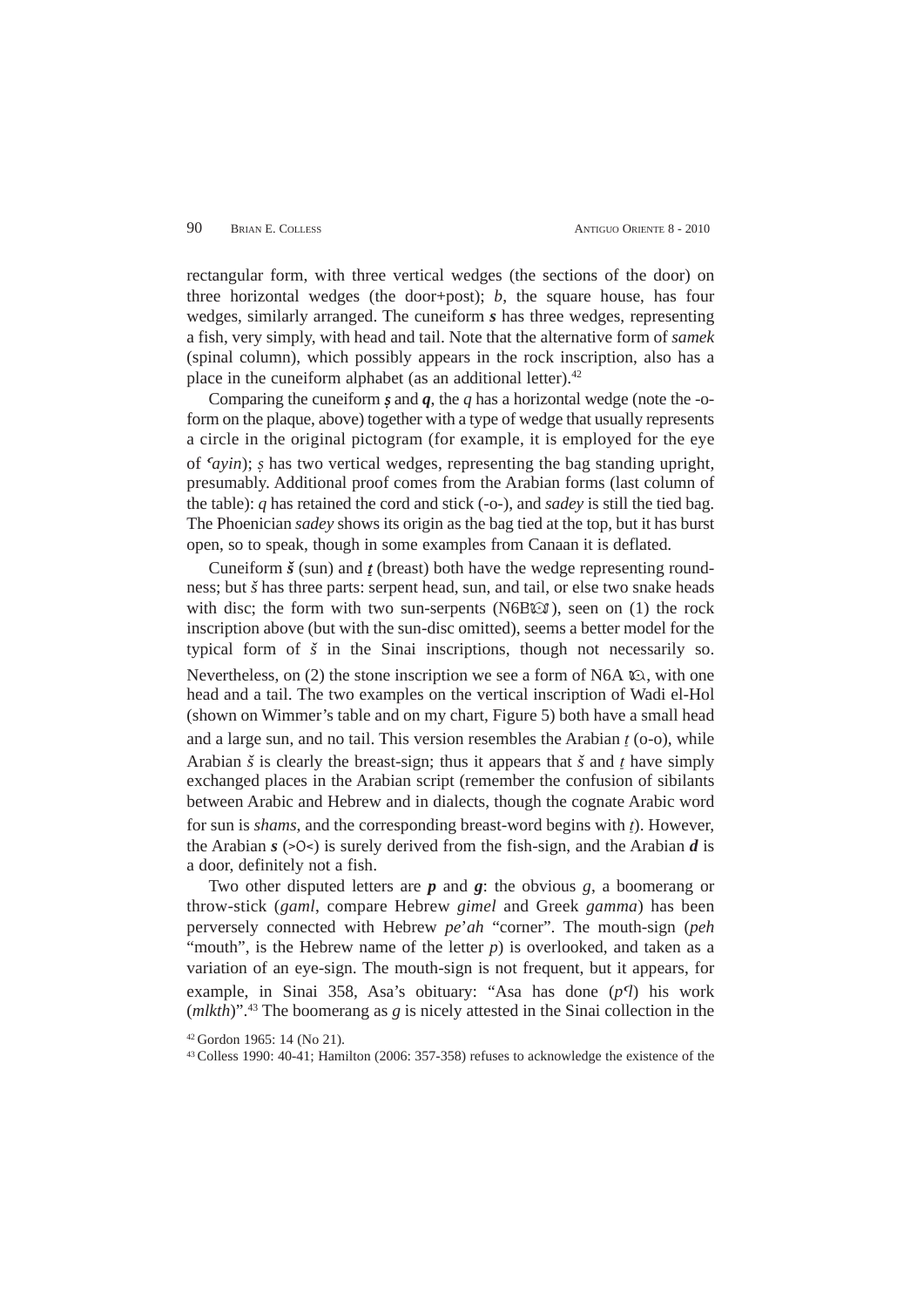word *gn* "garden" (five times).<sup>44</sup> In the cuneiform alphabet, *p* has two vertical wedges, doubtless representing the two lips of a mouth, as in the vertical version of  $p$  ((|)) on the Wadi el-Hol inscription (see Figure 4, H 13); similarly the Arabian  $p$  is a vertical mouth (without the lip-line), while the Phoenician *p* is a stylized development from that same form. Cuneiform *g* is simply a single upright wedge, which conveys the form of the Egyptian original, a

"throw-stick" (T14 6); the Arabian *g* is a boomerang, as also the Phoenician *g*. A new paradigm for interpreting proto-alphabetic inscriptions has been offered here, and in closing I would like to test it briefly on another text, one which has been mentioned frequently in the discussion: the enigmatic graffito (with a vertical column and a horizontal line) from the Wadi el-Hol (near Thebes in southern Egypt).<sup>45</sup>

 $[V]$  "Excellent  $(R[\check{\theta}])$  feast  $(m\check{\theta}t)$  of the celebration  $(H[i][ul])$  of Anat  $(\alpha h t)$ . 'El ('*l*) will provide  $(yg\check{s})$  [**H**] plenty (*rb*) of wine (*wn*) and victuals (*mn*) for the celebration  $(H[illul])$ . We will sacrifice  $(ngt)$  to her  $(h)$  an ox  $(')$  and  $(p)$  a prime  $(R['sh])$  fatling  $(mh)$ ."

To achieve this result, the characters were given the sound values according to my table (Figure 5), and some were interpreted as logograms. The second sign in the vertical column was understood as *š* (sun-disc with serpent), and the word *mšt* emerges ("place of drinking", hence banquet or feast); note the occurrence of the breast-sign (10 on the horizontal line) as  $t$ . The head was twice taken as a logogram indicating superiority ("excellent", "prime"). The *h*-sign, a jubilant person denoting celebration (*hillul*), is apparently employed twice as a logogram, and once as a simple consonantogram. The ox-sign ('*aleph*) is a logogram for ox ('*alp*), but a simple letter in the divine name 'El. The eye-sign is used as a consonantogram, not a logogram, in the name of the goddess <sup>c</sup>Anat, who is pictured beside the vertical text. The boomerang is allowed to be  $g$  (twice), not  $p$ , and the true  $p$  is 13 on the vertical line, a mouth (note the lips). The  $h$  (double helix) is present, but not  $h$ . The  $h$  and also the  $l$ show that this is not a syllabic inscription (the rest of the signs are found in both systems, consonantal and syllabic). <sup>46</sup>

mouth as p (187, n. 230; 188-189, n. 232) and here (for a mouth, with teeth) he chooses  $d$  instead of *p*; also Sass 1988:29; see "Death of Asa" at: <cryptcracker.blogspot.com>.

<sup>44</sup> Colless 1990: 3, 12, 32. See also "Sinai horticulture" at: <cryptcracker.blogspot.com>.

<sup>45</sup> See n. 10 above, and my article "Wadi el-Hol inscriptions" at: <cryptcracker.blogspot.com>. 46 This method of interpretation also seems to work on the text from the Izbet Sartah ostracon

from early in the Iron Age: (1) *'lmd 'tt '* <sup>*c</sup>(yn)* (2) *k ttn* <sup>*c</sup>(yn) rh 't b 'z[n]*.</sup></sup>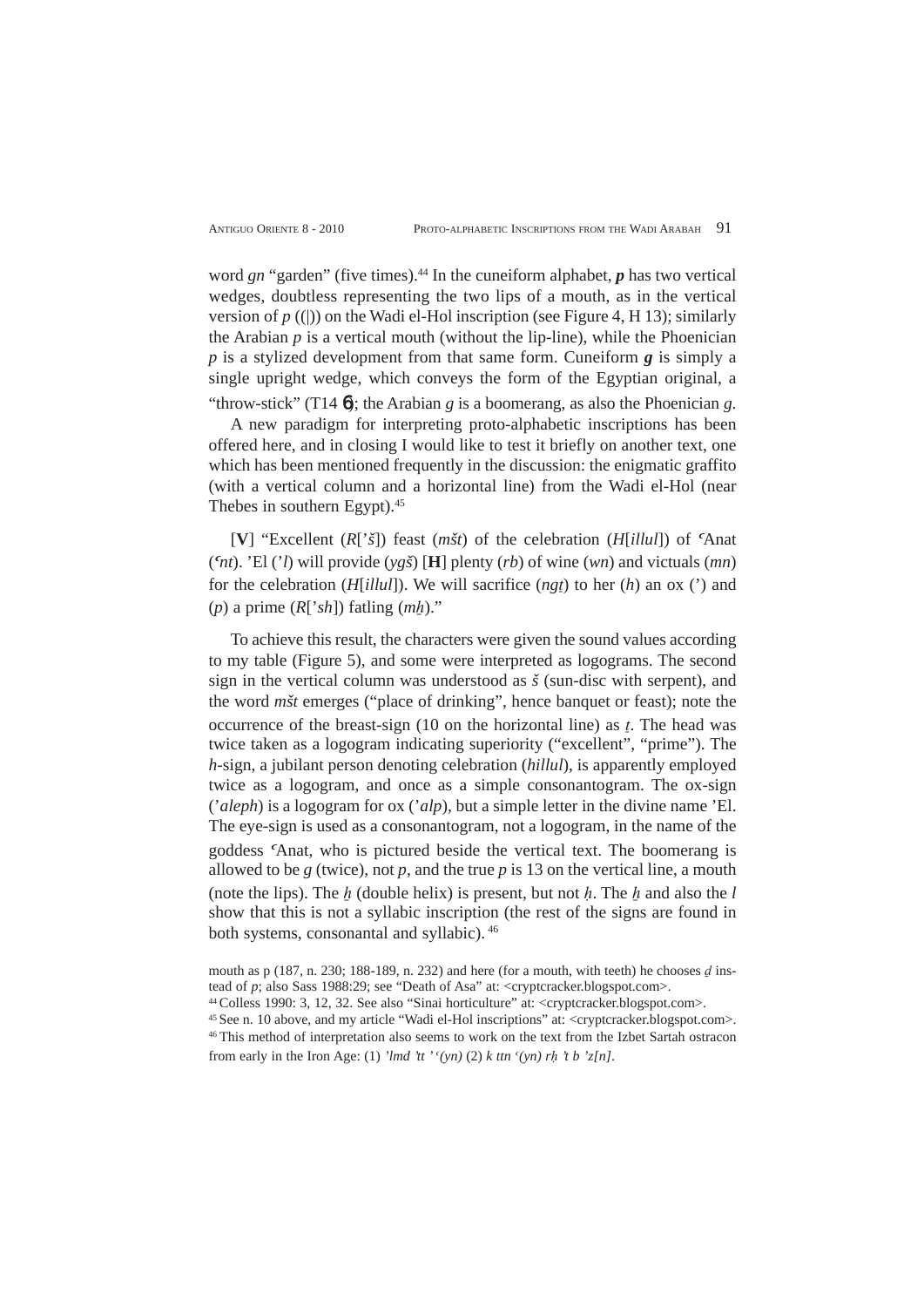Finally, for reference,<sup>47</sup> here are the original 27 letters of the proto-alphabet (my hypothetical suggestions for the particular word from which each was acrophonically derived appear on the table of signs below); they are presented in the original sequence (known from Ugaritic documents); this order is important for determining which were the characters that were dropped in the Phoenician consonantal alphabet of 22 letters, which followed the same sequence. Remember, there was an extra sign, which was the alternative *s* (spinal column instead of fish); it was present in the logo-syllabary as *sa*, and it survived in the Phoenician alphabet as *samek*, and it took the position of the fish; but both had occupied a place in the cuneiform alphabet.

# '(alep) B G H D H W Z H T Y K Š L M D N Z S '(ayin) P S O R T  $\dot{G}$  T

The letter  $\mathbf{h}$  (between  $\mathbf{g}$  and  $\mathbf{d}$ ) fell away, leaving the well-known pair *gimel dalet*, alias Gamma Delta; but  $h$  (now called *het*, apparently reflecting the name of *hayt*) remained to represent h and h, following *z* (which came to be known as *zayin*).

 $\zeta$  held its position following *waw*, but its partner  $\zeta$  vanished, leaving the familiar group *lmn* (from which the term *element* was apparently derived, meaning a letter of the alphabet, among other things).

 $\alpha$  dropped out and brought *n* and *s* together.

 $\dot{g}$  (known as *ghayin*, because it was now represented by *'ayin*) lost its position immediately preceding *t*, which was always the last letter in the list.

 $t$  and  $t$  were now side by side, but  $t$  was replaced here by  $\frac{\sin \sin \sin x}{\sin x}$ , and the sun-sign *š* disappeared over the horizon, bringing *k* and *l* together in the familiar pattern *klmn*.

The most important lesson we have learned in all this is that *š* was the sun (*shimsh*, as the disc alone, or the disc with a serpent, or with two serpents, or simply the snake or snakes without the disc), and  $\ell$  was the breast (*thad*); and therefore a composite bow (*\*thann*) and a thorn (*shayit*)48 were never in the picture.

<sup>&</sup>quot;I am learning (*'lmd*) the signs (*'tt*); I am seeing (''(yn)) that (*k*) the eye ('(yn)) gives (*ttn*) the breath  $(rh)$  of a sign (*'t*) into (*b*) the ear (*'z[n]*). Explanatory notes available at:

<sup>&</sup>lt;sites.google.com/site/collesseum/abgadary>.

<sup>47</sup> Hamilton (2006) helpfully lists the proto-alphabet at the foot of each page, though combining  $s/z$ 

<sup>48</sup> Hamilton 2006: 241-244, 125-126. For my detailed response to all of Gordon Hamilton's suggested identifications of the characters of the proto-alphabet, see "Alphabet and Hieroglyphs" at: <cryptcracker.blogspot.com>.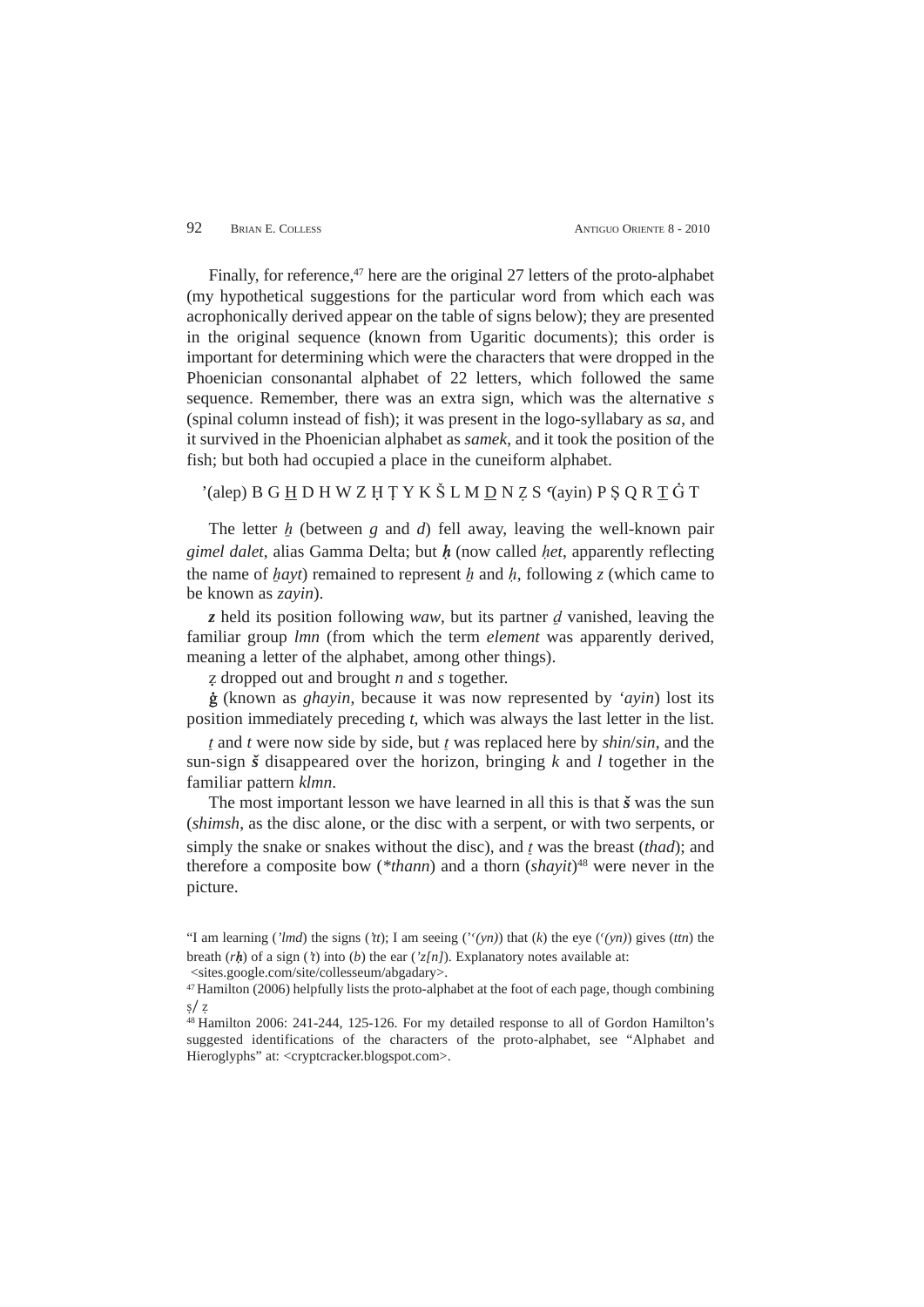## **BIBLIOGRAPHY**

- BEIT-ARIEH, I. 1985. "Serâbît el-Khâdim: New Metallurgical and Chronological Aspects". In: *Levant* 17, pp. 89-116.
- COLLESS, B. E. 1988. "Recent Discoveries Illuminating the Origin of the Alphabet". In: *Abr-Nahrain* 26, pp. 30-67.
- COLLESS, B. E., 1990. "The Proto-alphabetic Inscriptions of Sinai". In: *Abr-Nahrain* 28, pp. 1-52.
- COLLESS, B. E., 1991. "The Proto-alphabetic Inscriptions of Canaan". In: *Abr-Nahrain* 29, pp. 18-66.
- COLLESS, B. E., 1992. "The Byblos Syllabary and the Proto-alphabet". In: *Abr-Nahrain* 30, pp. 15-62.
- DANIELS, P. T. 2001. "Writing Systems". In: M. ARONOFF and J. REES-MILLER (eds.), *The Handbook of Linguistics.* Oxford, Blackwell Publishers.
- GORDON, C. H. 1965. *Ugaritic Textbook.* Analecta Orientalia 38. Roma, Pontificium Institutum Biblicum.
- HAMILTON, G. J. 2006. *The Origins of the West Semitic Alphabet in Egyptian Scripts.* Washington, D. C., Catholic Biblical Association of America.
- MENDENHALL, G. E. 1985. *The Syllabic Inscriptions from Byblos.* Beirut, American University of Beirut.
- ROTHENBERG, B., 1988. *The Egyptian Mining Temple at Timna.* Researches in the Arabah 1959-1984, Vol. 1. London, Institute for Archaeo-Metallurgical Studies, Institute of Archaeology, University College London.
- ROTHENBERG, B., 1999. "Archaeo-metallurgical Researches in the Southern Arabah 1959-1990. Part 2: Egyptian New Kingdom (Ramesside) to Early Islam." In: *Palestine Exploration Quarterly* 131, pp. 149-175.
- SASS, B. 1988. *The Genesis of the Alphabet and its Development in the Second Millennium B.C*. Ägypten und Altes Testament 13. Wiesbaden, Harrassowitz.
- WIMMER, S. J. 2010. "A Proto-Sinaitic Inscription in Timna/Israel: New Evidence on the Emergence of the Alphabet". In: *Journal of Ancient Egyptian Interconnections* Vol. 2: 2 http://jaei.library.arizona.edu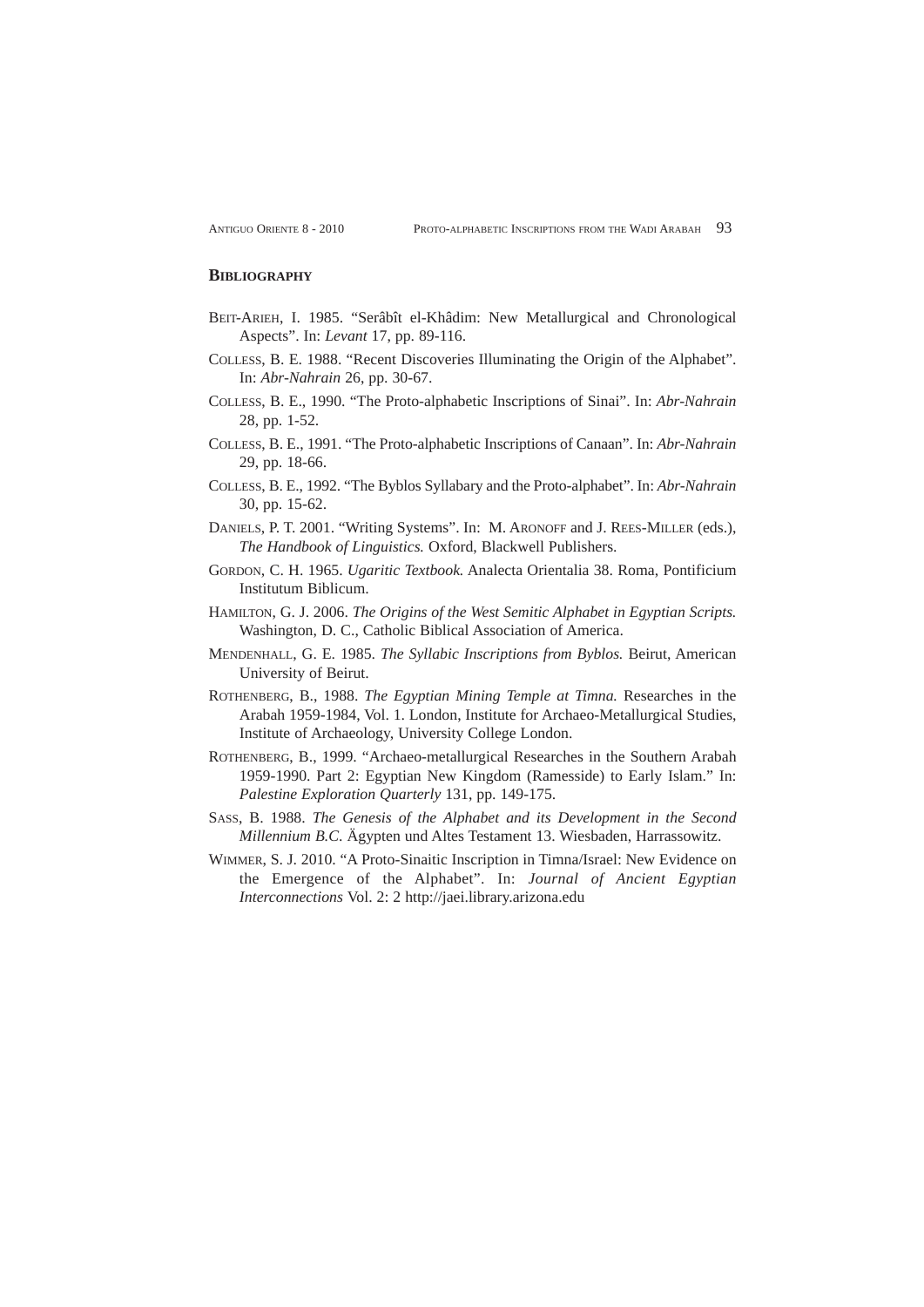94 BRIAN E. COLLESS ANTIGUO ORIENTE 8 - 2010



**Figure 1.** Sketch of the Timna rock inscription.



**Figure 2.** Sketch of the inscriptions on the stone from Timna, based on the photographs in Rothenberg (1988: plate 116, 4-5).



**Figure 3.** Sketch of the inscription on the stone plaque, made from the photograph and drawing in Sass (1988: Figures 276, 277).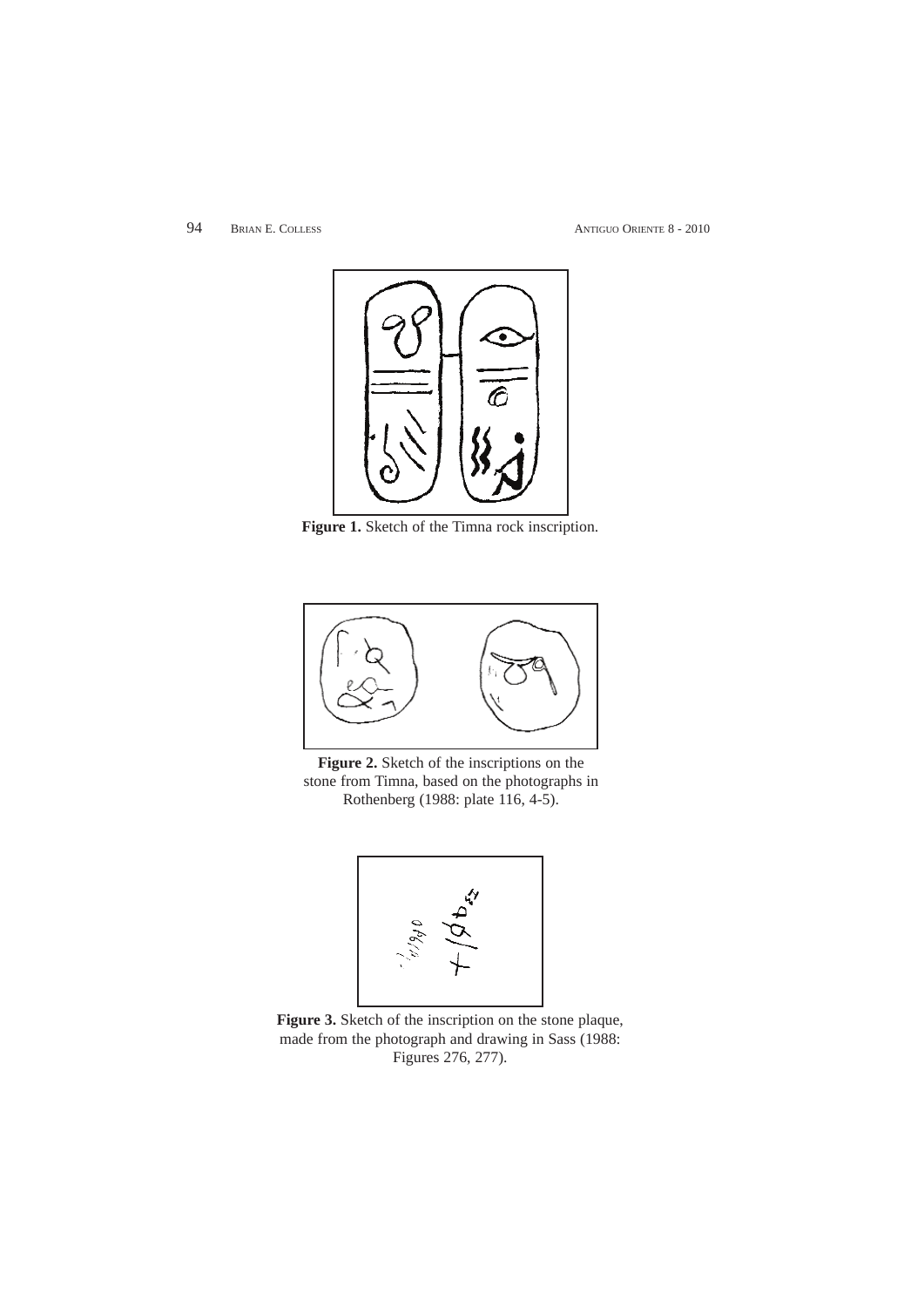

**Figure 4.** Sketch of inscription from the Wadi el-Hol (Egypt), based on photographs from the West Semitic Research Project.